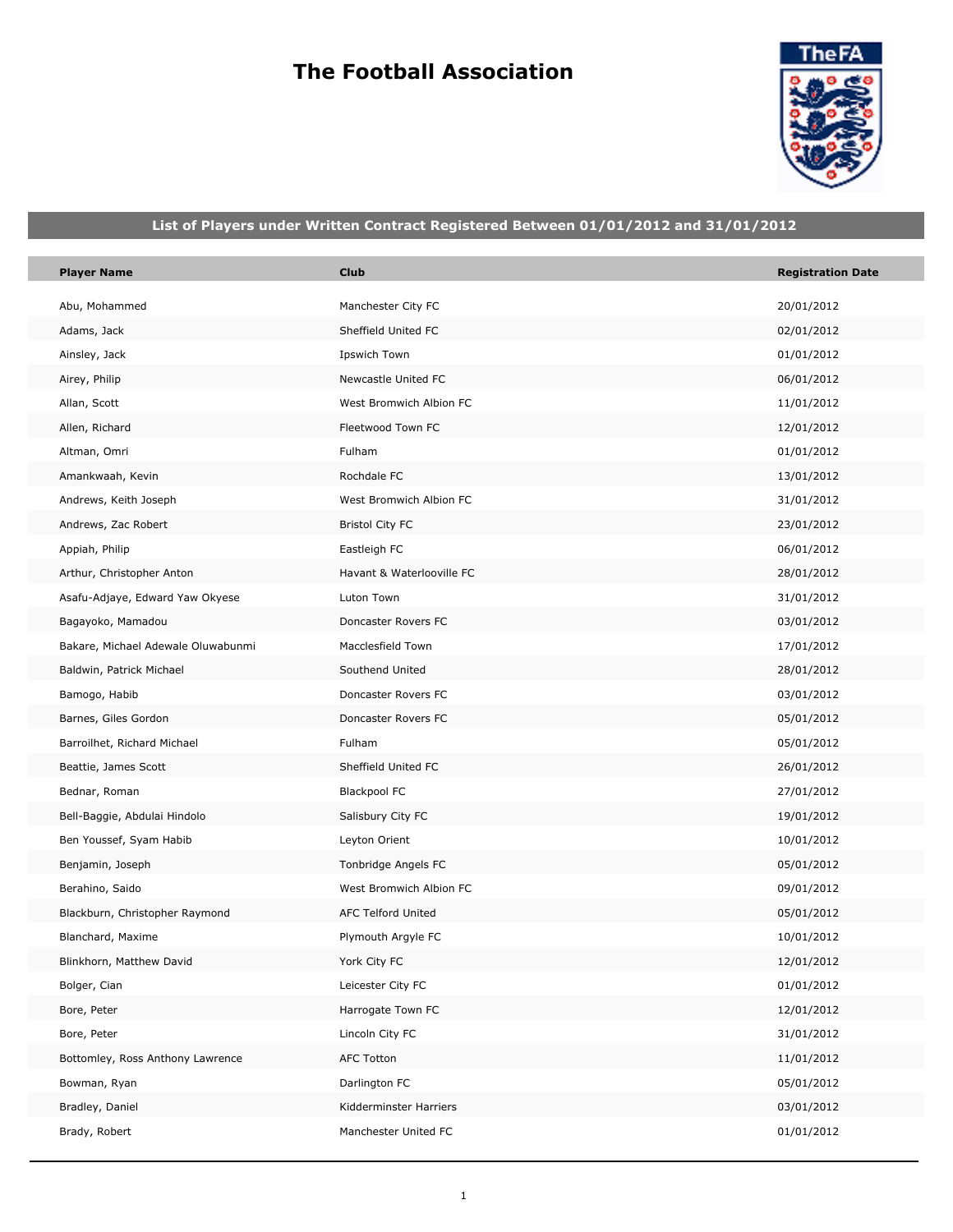| <b>Player Name</b>           | <b>Club</b>            | <b>Registration Date</b> |
|------------------------------|------------------------|--------------------------|
| Brown, Gary Alan             | Durham City FC         | 14/01/2012               |
| Brown, Scott                 | York City FC           | 06/01/2012               |
| Brown, Stefan                | <b>AFC Totton</b>      | 17/01/2012               |
| Brunt, Ryan Samuel           | Stoke City FC          | 17/01/2012               |
| Bulford, Andrew              | Dunston UTS FC         | 28/01/2012               |
| Burchell, Joshua Lewis       | Folkestone Invicta FC  | 28/01/2012               |
| Burrow, Jordan               | Morecambe FC           | 21/01/2012               |
| Byrne, Neill                 | Rochdale FC            | 01/01/2012               |
| Byrne, Shane                 | Leicester City FC      | 10/01/2012               |
| Bywater, Stephen             | Sheffield Wednesday FC | 01/01/2012               |
| Cain, Ashley Thomas          | AFC Telford United     | 05/01/2012               |
| Cairns, Alex                 | Leeds United AFC       | 13/01/2012               |
| Carney, Karen                | Birmingham City LFC    | 01/01/2012               |
| Carrington, Mark Richard     | Bury FC                | 30/01/2012               |
| Challinor, Jon               | York City FC           | 01/01/2012               |
| Chalobah, Nathaniel          | Chelsea                | 01/01/2012               |
| Chambers, Calum              | Southampton FC         | 20/01/2012               |
| Champion, Frederick          | Queens Park Rangers FC | 01/01/2012               |
| Chantler, Christopher Steven | Carlisle United        | 06/01/2012               |
| Chapell, Jordan              | Sheffield United FC    | 02/01/2012               |
| Chippendale, Aidan           | Huddersfield Town FC   | 12/01/2012               |
| Cisse, Papiss Demba          | Newcastle United FC    | 20/01/2012               |
| Clark, Kenneth James         | Chelmsford City        | 14/01/2012               |
| Clark, Matthew William       | Salisbury City FC      | 19/01/2012               |
| Clist, Simon James           | Hereford United FC     | 03/01/2012               |
| Clucas, Sam                  | Hereford United FC     | 20/01/2012               |
| Colback, Jack                | Sunderland A.F.C.      | 05/01/2012               |
| Collins, Charlie             | Milton Keynes Dons FC  | 01/01/2012               |
| Collister, Joseph Douglas    | Tamworth FC            | 27/01/2012               |
| Connolly, Ryan Michael       | Derby County           | 04/01/2012               |
| Connor, Joseph               | Stockport County FC    | 31/01/2012               |
| Cook, Steve Anthony          | AFC Bournemouth        | 03/01/2012               |
| Coquelin, Francis            | Arsenal                | 06/01/2012               |
| Cornhill, Max Robert         | Chelmsford City        | 07/01/2012               |
| Cort, Leon Terrance Anthony  | Charlton Athletic      | 12/01/2012               |
| Coulson, Joshua David        | Cambridge United FC    | 18/01/2012               |
| Cox, Dean Arthur Edward      | Leyton Orient          | 27/01/2012               |
| Cox, Lee David               | Swindon Town FC        | 31/01/2012               |
| Crowe, Jason William Robert  | Northampton Town FC    | 09/01/2012               |
| Cudicini, Carlo              | Tottenham Hotspur      | 05/01/2012               |
| Cudworth, Jack Robert        | Macclesfield Town      | 10/01/2012               |
| Cummins, Graham              | Preston North End FC   | 31/01/2012               |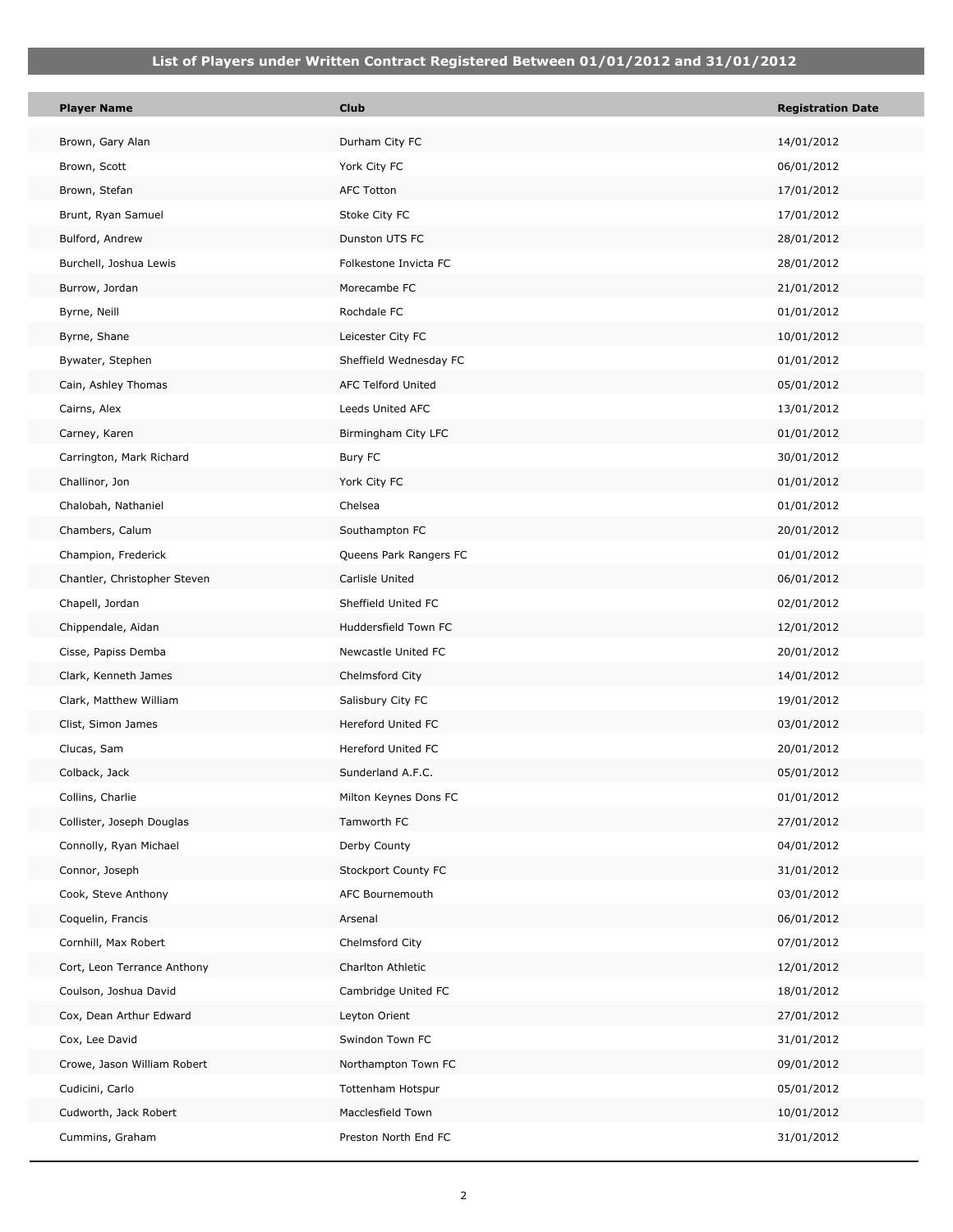П

| <b>Player Name</b>           | <b>Club</b>                 | <b>Registration Date</b> |
|------------------------------|-----------------------------|--------------------------|
| Cutts, Elliott               | Durham City FC              | 14/01/2012               |
| Cywka, Tomasz                | Reading FC                  | 26/01/2012               |
| Dalibard, Benoit             | Hereford United FC          | 13/01/2012               |
| Dalla Valle, Lauri           | Fulham                      | 17/01/2012               |
| Davis, Claude                | Crawley Town                | 11/01/2012               |
| Davis, David Lowell          | Wolverhampton Wanderers FC  | 11/01/2012               |
| De Bruyne, Kevin             | Chelsea                     | 31/01/2012               |
| Della-Verde, Lyle            | Fulham                      | 09/01/2012               |
| Delo, Jack Nicholas          | Folkestone Invicta FC       | 28/01/2012               |
| Diakite, Samba               | Queens Park Rangers FC      | 31/01/2012               |
| Dickson, Liam                | Folkestone Invicta FC       | 28/01/2012               |
| Dixon, Terry                 | Dover Athletic FC           | 15/01/2012               |
| Domingues Piazon, Lucas      | Chelsea                     | 20/01/2012               |
| Donovan, Landon Timothy      | Everton FC                  | 03/01/2012               |
| Doolan, Sam Arthur           | Boreham Wood FC             | 03/01/2012               |
| Drinkwater, Daniel Noel      | Manchester United FC        | 03/01/2012               |
| Drinkwater, Daniel Noel      | Leicester City FC           | 19/01/2012               |
| Duncum, Samuel               | Ilkeston FC_                | 17/01/2012               |
| Dunn, David John Ian         | Blackburn Rovers FC         | 28/01/2012               |
| Eagle, Robert John           | Lowestoft Town              | 30/01/2012               |
| Earps, Mary                  | Doncaster Rovers Belles LFC | 29/01/2012               |
| Eckersley, Richard           | <b>Burnley FC</b>           | 26/01/2012               |
| Edgar, David Edward          | <b>Burnley FC</b>           | 10/01/2012               |
| Edwards, Curtis Garry        | Middlesbrough FC            | 01/01/2012               |
| Edwards, Ryan Marc           | Reading FC                  | 05/01/2012               |
| Eisfeld, Thomas              | Arsenal                     | 31/01/2012               |
| Elabdellaoui, Omar           | Manchester City FC          | 20/01/2012               |
| Elder, Nathan                | Hereford United FC          | 05/01/2012               |
| Ellison, Kevin               | Morecambe FC                | 01/01/2012               |
| Elphick, Gary                | Eastleigh FC                | 25/01/2012               |
| Enver-Marum, Liam            | Ebbsfleet United FC         | 26/01/2012               |
| Evans, Daniel                | Crawley Town                | 26/01/2012               |
| Falque Silva, Yago           | Tottenham Hotspur           | 17/01/2012               |
| Finn, Anthony                | Carshalton Athletic FC      | 12/01/2012               |
| Flahavan, Darryl James       | AFC Bournemouth             | 10/01/2012               |
| Fleck, John Alexander        | <b>Blackpool FC</b>         | 20/01/2012               |
| Fletcher, Matthew            | Oxford United FC            | 13/01/2012               |
| Fletcher, Ronnie Michael     | Tooting & Mitcham United FC | 09/01/2012               |
| Flood, Anthony               | Southend United             | 13/01/2012               |
| Fogden, Wesley Keith         | AFC Bournemouth             | 19/01/2012               |
| Fontaine, Liam Vaughan Henry | <b>Bristol City FC</b>      | 10/01/2012               |
| Fonte, Jose Miguel Rocha     | Southampton FC              | 01/01/2012               |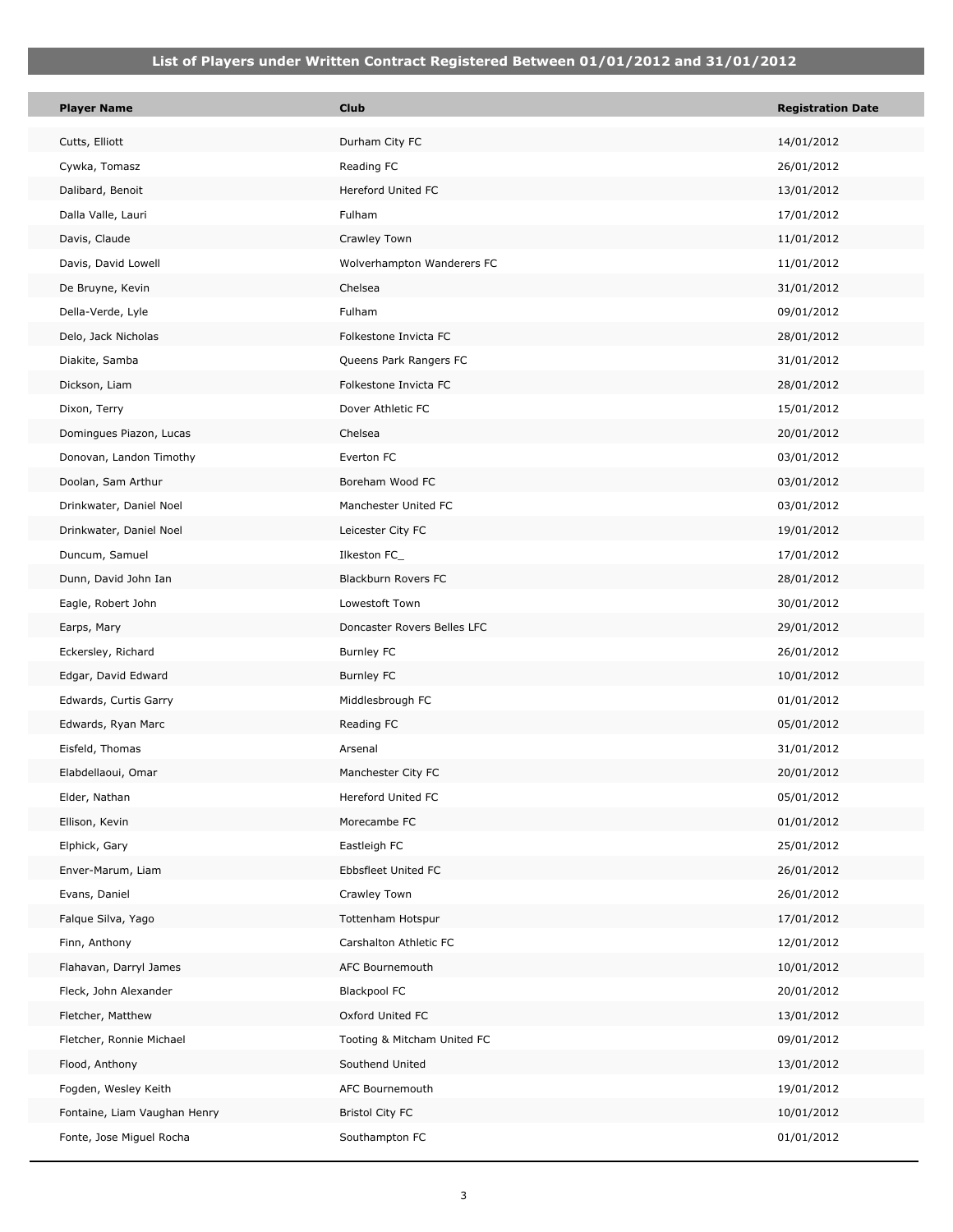| Player Name                   | <b>Club</b>               | <b>Registration Date</b> |
|-------------------------------|---------------------------|--------------------------|
| Forbes, Kieron                | Forest Green Rovers FC    | 01/01/2012               |
| Foster, Richard               | <b>Bristol City FC</b>    | 12/01/2012               |
| Fowler, Lee Anthony           | Fleetwood Town FC         | 10/01/2012               |
| Francis, Vernon               | Leatherhead FC            | 01/01/2012               |
| Freeman, Luke Anthony         | Stevenage                 | 09/01/2012               |
| Galbraith, Terence            | Dunston UTS FC            | 28/01/2012               |
| Gallinagh, Andrew Anthony     | Bath City FC              | 20/01/2012               |
| German, Antonio Timothy       | Brentford                 | 26/01/2012               |
| Gerrard, Steven George        | Liverpool FC              | 12/01/2012               |
| Gibbons, Jordon               | Queens Park Rangers FC    | 01/01/2012               |
| Gibbons, Robert               | Scunthorpe United FC      | 31/01/2012               |
| Gillies, Joshua James         | Gateshead FC              | 01/01/2012               |
| Gilligan, Ryan                | Northampton Town FC       | 05/01/2012               |
| Goldson, Connor               | Shrewsbury Town FC        | 05/01/2012               |
| Gonzalez Giraldo, David       | Brighton & Hove Albion FC | 19/01/2012               |
| Gounet, Antoine               | Brentford                 | 13/01/2012               |
| Gray, Mark                    | Frickley Athletic         | 14/01/2012               |
| Grimmer, Jack                 | Fulham                    | 25/01/2012               |
| Gurrieri, Andres              | <b>Burton Albion FC</b>   | 28/01/2012               |
| Guttridge, Luke               | Northampton Town FC       | 27/01/2012               |
| Hamann, Nick                  | Carshalton Athletic FC    | 03/01/2012               |
| Hanford, Daniel James         | Hereford United FC        | 20/01/2012               |
| Harewood, Marlon Anderson     | Nottingham Forest         | 04/01/2012               |
| Haseley, Benjamin             | Halesowen Town FC         | 22/01/2012               |
| Hassan, Taser Junior          | Hythe Town FC             | 31/01/2012               |
| Helguson, Heider              | Queens Park Rangers FC    | 01/01/2012               |
| Henry, Thierry                | Arsenal                   | 06/01/2012               |
| Higginbotham, Kallum          | Huddersfield Town FC      | 31/01/2012               |
| Hotte, Nathan Dominic         | Bradford (Park Avenue)    | 30/01/2012               |
| Howe, Owen                    | Tiverton Town FC          | 03/01/2012               |
| Hubbins, Luke                 | Birmingham City FC        | 02/01/2012               |
| Hudson, Blaine                | Cambridge United FC       | 26/01/2012               |
| Hughes, Matthew Anthony       | Fleetwood Town FC         | 10/01/2012               |
| Hughes-Mason, Kiernan Peter   | Grimsby Town FC           | 05/01/2012               |
| Hutchinson, Ben Lloyd Phillip | Mansfield Town FC         | 06/01/2012               |
| James, Samuel                 | Sholing FC                | 28/01/2012               |
| James, Thomas                 | Watford                   | 05/01/2012               |
| Jelavic, Nikica               | Everton FC                | 31/01/2012               |
| Jennings, James Ryan          | Cambridge United FC       | 03/01/2012               |
| John, George John             | West Ham United           | 13/01/2012               |
| Johnson, Oliver               | Oxford United FC          | 20/01/2012               |
| Jones, Ryan John              | Bacup Borough FC          | 11/01/2012               |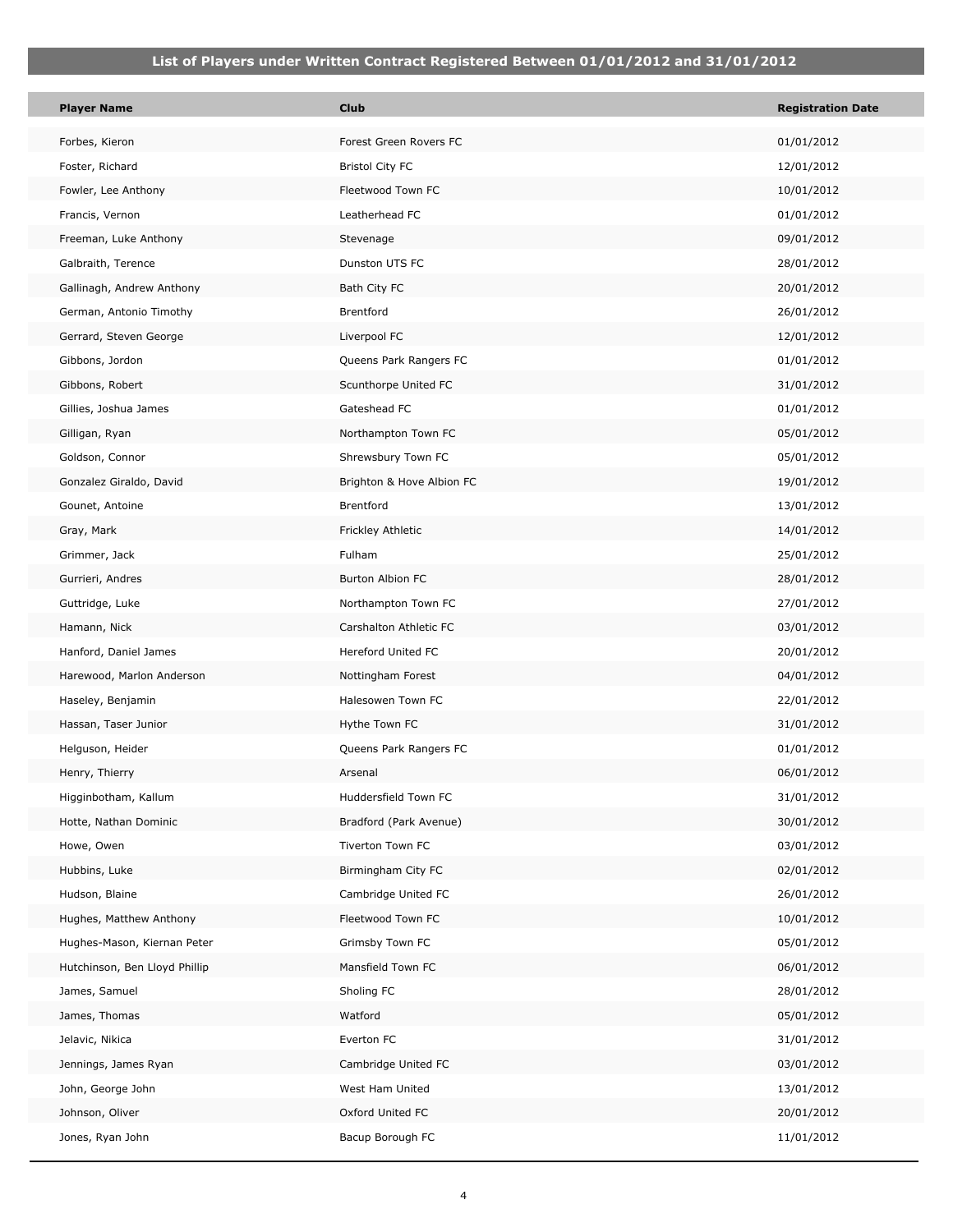| <b>Player Name</b>           | <b>Club</b>                | <b>Registration Date</b> |
|------------------------------|----------------------------|--------------------------|
| Jonsson, Eggert Gunnpor      | Wolverhampton Wanderers FC | 01/01/2012               |
| Keane, Robert David          | Aston Villa FC             | 12/01/2012               |
| Kebe, Jimmy Boubou           | Reading FC                 | 24/01/2012               |
| Kempson, Darren              | Alfreton Town FC           | 26/01/2012               |
| Keogh, Andrew Declan         | Millwall                   | 31/01/2012               |
| Keohane, James Clifford John | Exeter City FC             | 23/01/2012               |
| Kiernan, Brendan             | AFC Wimbledon              | 20/01/2012               |
| Kitson, Neal                 | Northampton Town FC        | 31/01/2012               |
| Kovacs, Janos                | Luton Town                 | 02/01/2012               |
| Kozluk, Robert               | Bradford City FC           | 10/01/2012               |
| Lafferty, Daniel             | <b>Burnley FC</b>          | 31/01/2012               |
| Langmead, Kelvin Steven      | Northampton Town FC        | 06/01/2012               |
| Leacock, Dean                | Leyton Orient              | 13/01/2012               |
| Lee, Tadanari                | Southampton FC             | 27/01/2012               |
| Lennox, Joe                  | Plymouth Argyle FC         | 12/01/2012               |
| Lisbie, Kevin                | Leyton Orient              | 01/01/2012               |
| Llera, Miguel Angel          | Sheffield Wednesday FC     | 10/01/2012               |
| Lloyd-Mcgoldrick, Daniel     | Lincoln City FC            | 06/01/2012               |
| Louis, Jefferson Lee         | Lincoln City FC            | 31/01/2012               |
| Lovelock, Thomas             | Leyton Orient              | 01/01/2012               |
| Lucas, Lee Paul              | Burton Albion FC           | 27/01/2012               |
| Mackin, Levi Alan            | Chester FC                 | 05/01/2012               |
| Magnay, Carl Ronald Joseph   | Gateshead FC               | 27/01/2012               |
| Main, Curtis                 | Middlesbrough FC           | 01/01/2012               |
| Marna, Jean Paul             | Tamworth FC                | 30/01/2012               |
| Marsh-Brown, Keanu           | Oldham Athletic FC         | 30/01/2012               |
| Martin, Neil James           | Dorchester Town            | 07/01/2012               |
| Matthews, Robert James       | Salisbury City FC          | 12/01/2012               |
| Mattis, Dwayne Antony Antony | Macclesfield Town          | 20/01/2012               |
| Mcallister, Craig            | Luton Town                 | 20/01/2012               |
| Mcallister, David            | Sheffield United FC        | 09/01/2012               |
| Mccarthy, Alex Simon         | Reading FC                 | 07/01/2012               |
| Mccready, Christopher James  | Morecambe FC               | 01/01/2012               |
| Mcdermott, Donal Jeremiah    | AFC Bournemouth            | 31/01/2012               |
| Mcdonald, Clayton            | Port Vale FC               | 01/01/2012               |
| Mcdonald, Massiah            | Worksop Town FC            | 12/01/2012               |
| Mchugh, Carl Gerard          | Reading FC                 | 03/01/2012               |
| Mckoy, Nicholas              | Tamworth FC                | 05/01/2012               |
| Mcmahon, Sam                 | Doncaster Rovers FC        | 17/01/2012               |
| Mcnamee, Anthony             | Wycombe Wanderers FC       | 31/01/2012               |
| Miller, Ian                  | Grimsby Town FC            | 01/01/2012               |
| Modeste, Anthony             | Blackburn Rovers FC        | 20/01/2012               |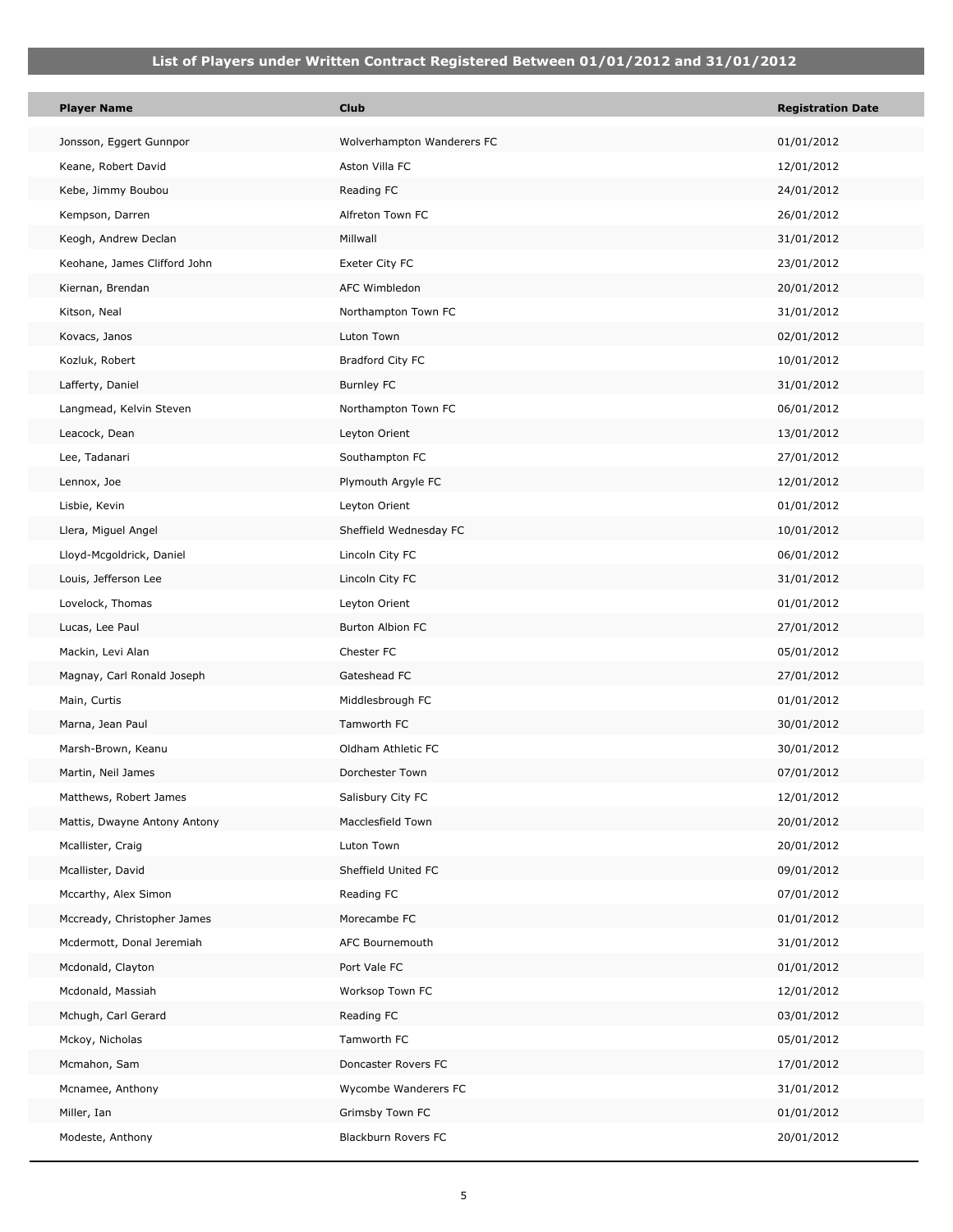| <b>Player Name</b>                  | <b>Club</b>                 | <b>Registration Date</b> |
|-------------------------------------|-----------------------------|--------------------------|
| Moore, Liam                         | Leicester City FC           | 17/01/2012               |
| Morgan, Bill                        | Hemel Hempstead Town FC     | 10/01/2012               |
| Morrison, Ravel Ryan                | West Ham United             | 31/01/2012               |
| Mulready, Sam                       | Gainsborough Trinity FC     | 05/01/2012               |
| Murray, Ronan                       | Ipswich Town                | 20/01/2012               |
| Naylor, Richard Alan                | Rotherham United FC         | 13/01/2012               |
| N'Daw, Guirane                      | Birmingham City FC          | 06/01/2012               |
| N'Diaye, Alassane                   | Barnet FC                   | 19/01/2012               |
| Nelsen, Ryan                        | Tottenham Hotspur           | 31/01/2012               |
| Newell, Joseph Peter                | Peterborough United FC      | 11/01/2012               |
| Newton, Daniel James                | Hinckley United             | 06/01/2012               |
| Nicholls, Lee Anthony               | Wigan Athletic FC           | 23/01/2012               |
| Nicolau, Nicky George               | Lincoln City FC             | 01/01/2012               |
| Nisbet, Mark                        | Maidenhead United FC        | 14/01/2012               |
| Noble, Liam                         | Carlisle United             | 12/01/2012               |
| Obamwonyi, Osa                      | Sutton United FC            | 16/01/2012               |
| Oberschmidt, Max                    | Fulham                      | 25/01/2012               |
| O'Brien, Luke                       | Exeter City FC              | 31/01/2012               |
| O'Gorman, Aine Marie                | Doncaster Rovers Belles LFC | 09/01/2012               |
| Olsson, Marcus Jonas Munuhe         | Blackburn Rovers FC         | 31/01/2012               |
| Omeruo, Kenneth                     | Chelsea                     | 17/01/2012               |
| Oswell, Jason Matthew               | Crewe Alexandra FC          | 06/01/2012               |
| Pacquette, Richard                  | Lincoln City FC             | 04/01/2012               |
| Page, Anthony Colin                 | Beaconsfield SYCOB FC       | 16/01/2012               |
| Palmer, Aiden                       | Chelmsford City             | 14/01/2012               |
| Parish, Elliott Charles             | Aston Villa FC              | 03/01/2012               |
| Parker, Craig Mark                  | Chelmsford City             | 07/01/2012               |
| Parkinson, Daniel                   | Morecambe FC                | 17/01/2012               |
| Paterson, James                     | <b>Bristol Rovers FC</b>    | 31/01/2012               |
| Patterson, Rory                     | Plymouth Argyle FC          | 31/01/2012               |
| Payne, Stefan                       | Aldershot Town FC           | 27/01/2012               |
| Payne, Timothy John                 | Blackburn Rovers FC         | 24/01/2012               |
| Pearson, Stephen                    | <b>Bristol City FC</b>      | 06/01/2012               |
| Peterlin, Anton Alexander           | Walsall FC                  | 30/01/2012               |
| Phillip, Adam Julian                | Chelsea                     | 01/01/2012               |
| Philliskirk, Daniel                 | Sheffield United FC         | 26/01/2012               |
| Picken, Philip James                | Bury FC                     | 20/01/2012               |
| Pilkington, Daniel Luke             | York City FC                | 24/01/2012               |
| Platt, Conal James                  | Lincoln City FC             | 06/01/2012               |
| Plessis, Damien Jerome Jean Richard | Doncaster Rovers FC         | 09/01/2012               |
| Pook, Michael David                 | Forest Green Rovers FC      | 27/01/2012               |
| Pope, Nicholas                      | Charlton Athletic           | 31/01/2012               |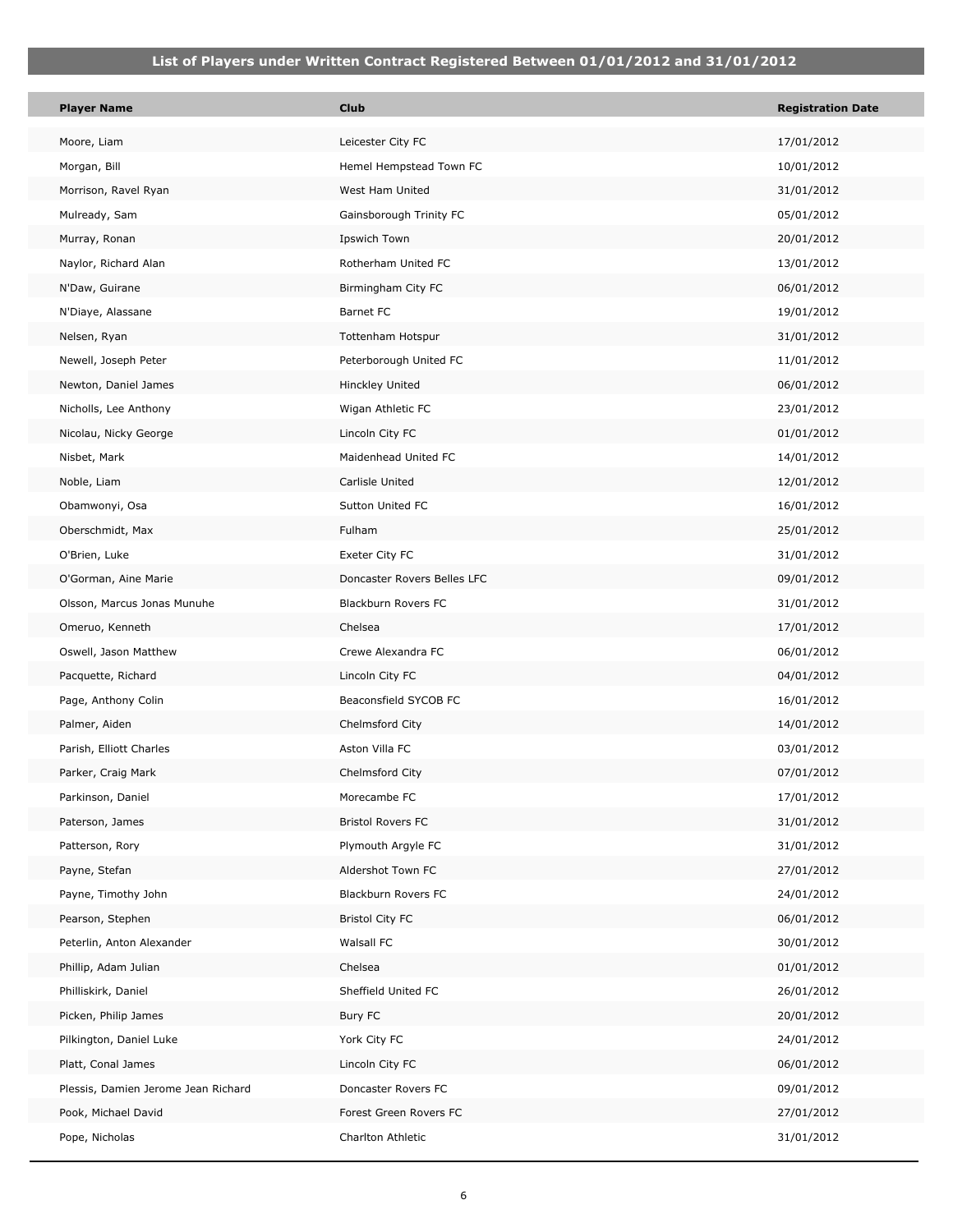| <b>Player Name</b>             | <b>Club</b>                | <b>Registration Date</b> |
|--------------------------------|----------------------------|--------------------------|
| Price, Jason                   | Morecambe FC               | 05/01/2012               |
| Purcell, Matthew               | Curzon Ashton FC           | 07/01/2012               |
| Purches, Stephen Robert        | AFC Bournemouth            | 19/01/2012               |
| Purkiss, Ben                   | <b>Hereford United FC</b>  | 24/01/2012               |
| Purse, Darren John             | Plymouth Argyle FC         | 05/01/2012               |
| Raggett, Sean                  | Dover Athletic FC          | 25/01/2012               |
| Ravenhill, Richard John        | Bradford City FC           | 12/01/2012               |
| Ream, Tim                      | <b>Bolton Wanderers FC</b> | 27/01/2012               |
| Redshaw, Jack                  | Morecambe FC               | 23/01/2012               |
| Reeves, Nick                   | Hythe Town FC              | 29/01/2012               |
| Reid, James Alexander          | Ilkeston FC_               | 31/01/2012               |
| Rhead, Matthew James           | Mansfield Town FC          | 31/01/2012               |
| Richardson, Thomas Edward      | Lincoln City FC            | 10/01/2012               |
| Robert, Fabien                 | Doncaster Rovers FC        | 31/01/2012               |
| Roberts, Gary Steven           | Mansfield Town FC          | 01/01/2012               |
| Roberts, Jason Andre Davis     | Reading FC                 | 26/01/2012               |
| Roberts, Kevin                 | Cambridge United FC        | 26/01/2012               |
| Roche, Barry                   | Morecambe FC               | 23/01/2012               |
| Rodney, Nialle                 | Lincoln City FC            | 31/01/2012               |
| Roe, Phillip                   | Port Vale FC               | 01/01/2012               |
| Rogers Iii, Robert Hampton     | Leeds United AFC           | 20/01/2012               |
| Roofe, Kemar                   | West Bromwich Albion FC    | 01/01/2012               |
| Rooney, Luke                   | Swindon Town FC            | 16/01/2012               |
| Rose, Daniel Stephen           | Fleetwood Town FC          | 01/01/2012               |
| Rowe, Ryan                     | Stourbridge FC             | 14/01/2012               |
| Russell, Samuel Ian            | Forest Green Rovers FC     | 13/01/2012               |
| Ryan, Perry Dean               | Havant & Waterlooville FC  | 30/01/2012               |
| Said, Abdul Karim Haroub       | Swindon Town FC            | 26/01/2012               |
| Sampson, Jack                  | <b>Bolton Wanderers FC</b> | 09/01/2012               |
| Saville, George Alan           | Chelsea                    | 01/01/2012               |
| Scholes, Paul                  | Manchester United FC       | 05/01/2012               |
| Seip, Marcel                   | Bradford City FC           | 16/01/2012               |
| Sendles-White, Jamie Alexander | Queens Park Rangers FC     | 01/01/2012               |
| Serrano Davila, Abian Jose     | Wigan Athletic FC          | 01/01/2012               |
| Shaw, Gary Adam                | Durham City FC             | 14/01/2012               |
| Sheppard, Karl                 | Reading FC                 | 13/01/2012               |
| Simpemba, Ian Frederick        | Dover Athletic FC          | 18/01/2012               |
| Simpson, Robert                | Oldham Athletic FC         | 27/01/2012               |
| Slane, Paul                    | Milton Keynes Dons FC      | 31/01/2012               |
| Smith, Jamie                   | Newcastle United FC        | 01/01/2012               |
| Smith, Jay Alexander           | <b>AFC Telford United</b>  | 05/01/2012               |
| Smith, Leon                    | Wingate & Finchley FC      | 23/01/2012               |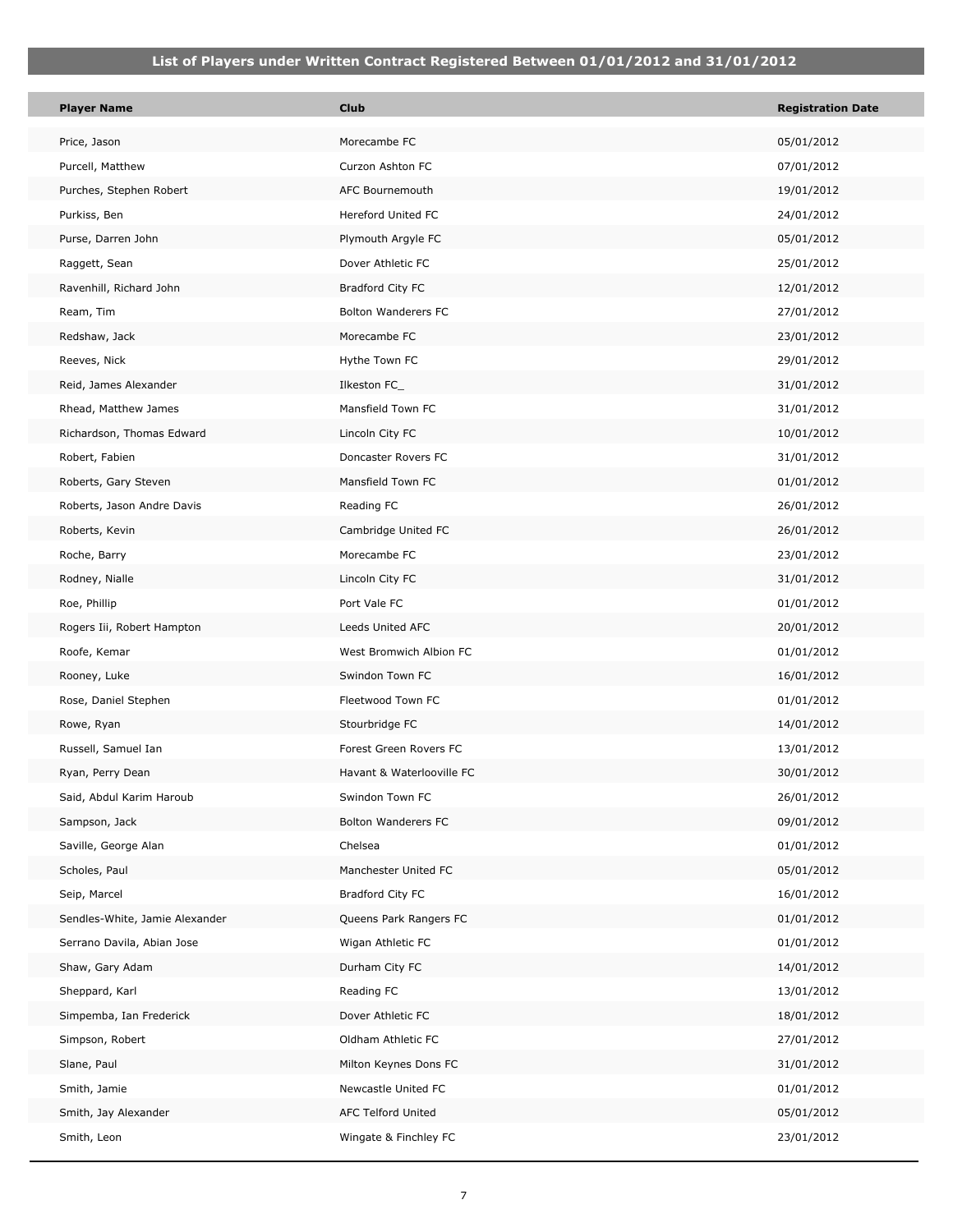П

| <b>Player Name</b>                | <b>Club</b>            | <b>Registration Date</b> |
|-----------------------------------|------------------------|--------------------------|
| Smith, Matthew                    | Frome Town FC          | 03/01/2012               |
| Smith, Sam                        | Stourbridge FC         | 21/01/2012               |
| Soares, Louie Pierre              | Grimsby Town FC        | 31/01/2012               |
| Solly, Christopher James          | Charlton Athletic      | 01/01/2012               |
| Sordell, Marvin                   | Bolton Wanderers FC    | 31/01/2012               |
| Spillane, Michael                 | Dagenham & Redbridge   | 05/01/2012               |
| Steiber, Andras                   | Aston Villa FC         | 03/01/2012               |
| Stephens, Jack                    | Southampton FC         | 27/01/2012               |
| Stephenson, Paul                  | Spennymoor Town FC     | 17/01/2012               |
| Stevens, Enda John                | Aston Villa FC         | 09/01/2012               |
| Stevenson, Ryan Cairns            | Ipswich Town           | 30/01/2012               |
| Stokes, Christopher Martin        | Forest Green Rovers FC | 07/01/2012               |
| Taiwo, Solomon                    | Leyton Orient          | 27/01/2012               |
| Tann, Adam John                   | Chelmsford City        | 14/01/2012               |
| Taye, Taiwo Ismaila               | Queens Park Rangers FC | 27/01/2012               |
| Taylor, Jake William Trevor       | Reading FC             | 29/01/2012               |
| Taylor, Maik Stefan               | Leeds United AFC       | 23/01/2012               |
| Thompson, Daniel                  | Portsmouth FC          | 06/01/2012               |
| Thompson, Joshua                  | Chesterfield FC        | 18/01/2012               |
| Thompson, Tyrone                  | Lincoln City FC        | 09/01/2012               |
| Thomson, Jake Samuel              | Forest Green Rovers FC | 01/01/2012               |
| Tomkins, James Oliver Charles     | West Ham United        | 20/01/2012               |
| Tonne, Erik                       | Sheffield United FC    | 10/01/2012               |
| Townsend, Michael John            | Hereford United FC     | 25/01/2012               |
| Trippier, Kieran John             | <b>Burnley FC</b>      | 01/01/2012               |
| Tshibola, Aaron                   | Reading FC             | 02/01/2012               |
| Tunnicliffe, Ryan                 | Manchester United FC   | 18/01/2012               |
| Uwezu, Michael                    | Forest Green Rovers FC | 01/01/2012               |
| Vaughan, Lee                      | Kidderminster Harriers | 19/01/2012               |
| Veseli, Frederic                  | Manchester United FC   | 31/01/2012               |
| Vilaca Teixeira, Joao Carlos      | Liverpool FC           | 31/01/2012               |
| Vilhete, Mauro Alexandre Da Silva | Barnet FC              | 18/01/2012               |
| Vincent, Joshua Kirk              | Folkestone Invicta FC  | 28/01/2012               |
| Wallace, Murray                   | Huddersfield Town FC   | 31/01/2012               |
| Walshaw, James                    | Guiseley AFC           | 06/01/2012               |
| Ward, Daniel                      | Liverpool FC           | 31/01/2012               |
| Watson, Karlton                   | Lincoln City FC        | 05/01/2012               |
| Webb, Daniel John                 | Salisbury City FC      | 02/01/2012               |
| Webster, Adam                     | Portsmouth FC          | 04/01/2012               |
| Weir-Daley, Spencer James Andrew  | Boston United FC       | 17/01/2012               |
| Whatmough, Jack                   | Gorleston FC           | 18/01/2012               |
| Whelan, Glenn David               | Stoke City FC          | 11/01/2012               |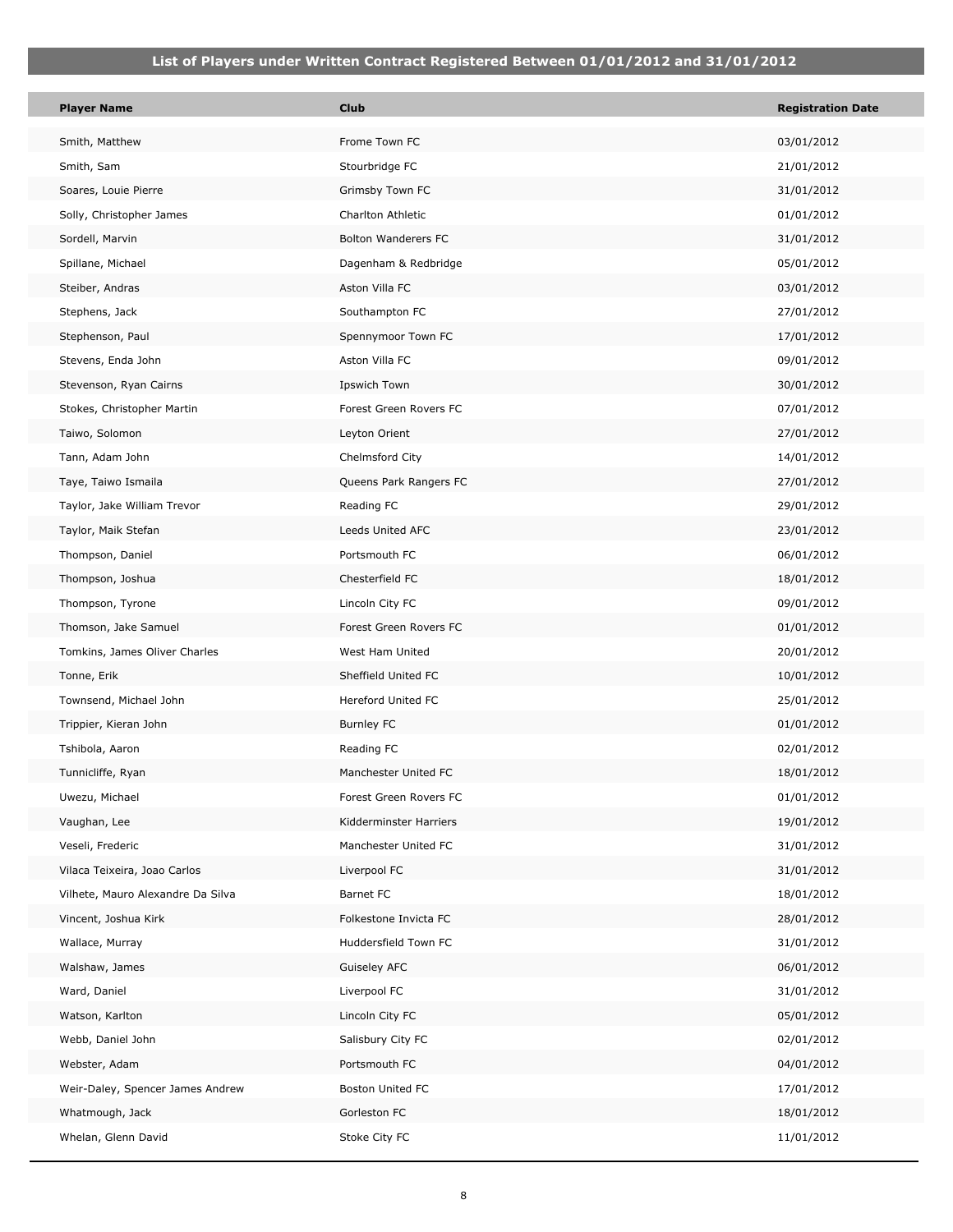| <b>Player Name</b>       | <b>Club</b>            | <b>Registration Date</b> |
|--------------------------|------------------------|--------------------------|
| Whitehead, Stuart David  | <b>Worcester City</b>  | 19/01/2012               |
| Whitely, Warren          | Chelmsford City        | 14/01/2012               |
|                          |                        |                          |
| Wildig, Aaron Keith      | Shrewsbury Town FC     | 20/01/2012               |
| Williams, Anthony Simon  | Bury FC                | 13/01/2012               |
| Williams, Marcus Vincent | Sheffield United FC    | 01/01/2012               |
| Williams, Ryan           | Fulham                 | 31/01/2012               |
| Willis, Liam             | Accrington Stanley FC  | 16/01/2012               |
| Wilson, Lewis Anthony    | Northampton Town FC    | 30/01/2012               |
| Wilson, Mark Antony      | Oxford United FC       | 31/01/2012               |
| Woods-Garness, Bradley   | Canvey Island          | 17/01/2012               |
| Worman, Dean             | Hanwell Town FC        | 11/01/2012               |
| Wotton, Paul Anthony     | Plymouth Argyle FC     | 12/01/2012               |
| Wright, Joshua William   | Millwall               | 16/01/2012               |
| Wright, Thomas           | Forest Green Rovers FC | 27/01/2012               |
| Wynter, Thomas Lenworth  | Dover Athletic FC      | 07/01/2012               |
| Yiadom, Andrew Kyere     | Barnet FC              | 31/01/2012               |
| Youga, Kelly Alexandra   | Yeovil Town FC         | 19/01/2012               |
| Youhill, Robert Graeme   | Harrogate Town FC      | 18/01/2012               |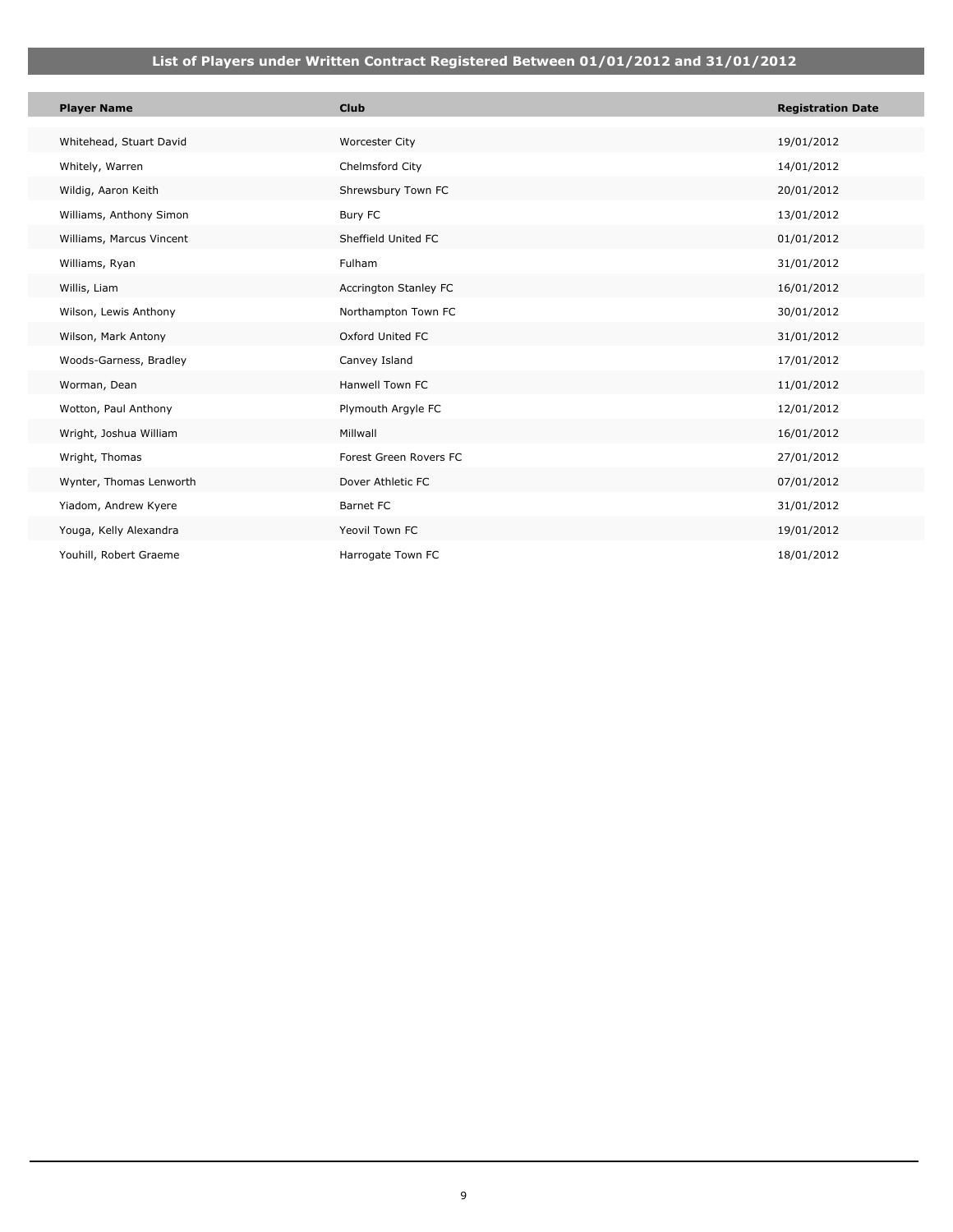| <b>Player Name</b>                   | <b>Club From</b>              | <b>Club To</b>                      | <b>Registration Date</b> |
|--------------------------------------|-------------------------------|-------------------------------------|--------------------------|
| Appiah, Kwesi                        | Margate FC                    | Crystal Palace FC                   | 31/01/2012               |
| Ashmore, Nathan                      | Havant & Waterlooville<br>FC  | Gosport Borough FC                  | 24/01/2012               |
| Basey, Grant William                 | Peterborough United FC        | Wycombe Wanderers<br>FC.            | 01/01/2012               |
| Beausejour Coliqueo, Jean Andre Eman | Birmingham City FC            | Wigan Athletic FC                   | 25/01/2012               |
| Benson, Paul Andrew                  | Charlton Athletic             | Swindon Town FC                     | 01/01/2012               |
| Benyon, Elliot Paul                  | Swindon Town FC               | Southend United                     | 01/01/2012               |
| Boucaud, Andre                       | York City FC                  | Luton Town                          | 31/01/2012               |
| Cahill, Gary James                   | <b>Bolton Wanderers FC</b>    | Chelsea                             | 16/01/2012               |
| Campbell, John                       | <b>Bedlington Terriers FC</b> | West Auckland Town FC               | 23/01/2012               |
| Chadwick, Nicholas G                 | Stockport County FC           | Plymouth Argyle FC                  | 04/01/2012               |
| Chambers, Michael                    | Dulwich Hamlet FC             | Crystal Palace FC                   | 23/01/2012               |
| Chandler, Jamie                      | Darlington FC                 | Gateshead FC                        | 13/01/2012               |
| Chantler, Christopher Steven         | Manchester City FC            | Carlisle United                     | 06/01/2012               |
| Charnock, Kieran James               | Morecambe FC                  | Fleetwood Town FC                   | 04/01/2012               |
| Clarke, Leon Marvin                  | Swindon Town FC               | Charlton Athletic                   | 01/01/2012               |
| Clarke, William Charles              | <b>Blackpool FC</b>           | Crawley Town                        | 31/01/2012               |
| Collins, James Edward                | Aldershot Town FC             | Forest Green Rovers FC              | 31/01/2012               |
| Cook, Steve Anthony                  | Brighton & Hove Albion<br>FC  | AFC Bournemouth                     | 03/01/2012               |
| Cunnington, Adam Paul                | Kettering Town FC             | Dagenham & Redbridge                | 03/01/2012               |
| Dagnall, Christopher                 | Scunthorpe United FC          | <b>Barnsley FC</b>                  | 05/01/2012               |
| Daniels, Charlie                     | Leyton Orient                 | AFC Bournemouth                     | 03/01/2012               |
| Dawson, Stephen                      | Leyton Orient                 | Barnsley FC                         | 31/01/2012               |
| Dickenson, Brennan                   | Dorchester Town               | Brighton & Hove Albion<br><b>FC</b> | 18/01/2012               |
| Donnelly, George                     | Fleetwood Town FC             | Macclesfield Town                   | 01/01/2012               |
| Drinkwater, Daniel Noel              | Manchester United FC          | Leicester City FC                   | 19/01/2012               |
| Evans, William George                | Swindon Town FC               | Hereford United FC                  | 01/01/2012               |
| Foderingham, Wesley Andrew           | Crystal Palace FC             | Swindon Town FC                     | 01/01/2012               |
| Francis, Simon Charles               | Charlton Athletic             | <b>AFC Bournemouth</b>              | 01/01/2012               |
| Freeman, Luke Anthony                | Arsenal                       | Stevenage                           | 09/01/2012               |
| Gibson, Darron                       | Manchester United FC          | Everton FC                          | 13/01/2012               |
| Golbourne, Julio Scott               | Exeter City FC                | Barnsley FC                         | 30/01/2012               |
| Green, Matthew James                 | Oxford United FC              | Mansfield Town FC                   | 01/01/2012               |
| Harding, Benjamin Scott              | Wycombe Wanderers<br>FC       | Northampton Town FC                 | 31/01/2012               |
| Harrison, Byron Junior               | Stevenage                     | AFC Wimbledon                       | 10/01/2012               |
| Hatch, Liam Morris Adam              | Darlington FC                 | Gateshead FC                        | 13/01/2012               |
| Haynes, Danny Lewis                  | Barnsley FC                   | Charlton Athletic                   | 13/01/2012               |
| Holden, Dean Thomas John             | Chesterfield FC               | Rochdale FC                         | 03/01/2012               |
| Holroyd, Christopher                 | Rotherham United FC           | Preston North End FC                | 19/01/2012               |
| Howson, Jonathan Mark                | Leeds United AFC              | Norwich City F.C.                   | 23/01/2012               |
| Hreidarsson, Herman                  | Portsmouth FC                 | Coventry City FC                    | 16/01/2012               |
| Jennings, Connor                     | Stalybridge Celtic FC         | Scunthorpe United FC                | 05/01/2012               |
| Johnson, Marvin Nicholas             | Romulus FC                    | Kidderminster Harriers              | 31/01/2012               |
| Jones, Michael David                 | Bury FC                       | Sheffield Wednesday FC              | 12/01/2012               |
| Jutkiewicz, Lukas Isaac Paul         | Coventry City FC              | Middlesbrough FC                    | 16/01/2012               |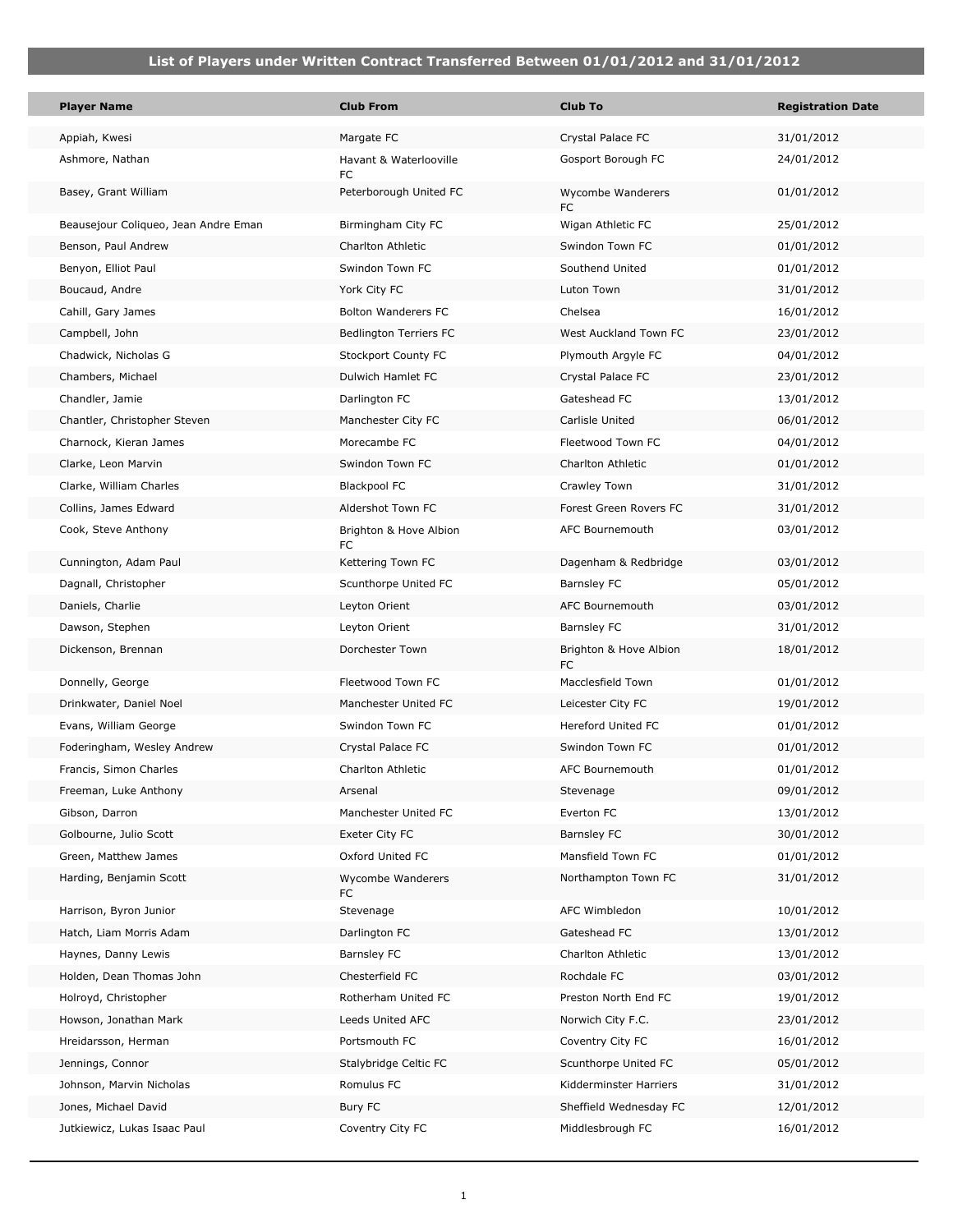| <b>Player Name</b>       | <b>Club From</b>                     | <b>Club To</b>                   | <b>Registration Date</b> |
|--------------------------|--------------------------------------|----------------------------------|--------------------------|
| Keogh, Andrew Declan     | Wolverhampton<br>Wanderers FC        | Millwall                         | 31/01/2012               |
| Lowry, Shane Thomas      | Aston Villa FC                       | Millwall                         | 27/01/2012               |
| Madjo, Guy Bertrand      | Stevenage                            | Aldershot Town FC                | 20/01/2012               |
| Malbon, Anthony          | Newcastle Town FC                    | Kidderminster Harriers           | 20/01/2012               |
| Malone, Scott Liam       | Wolverhampton<br><b>Wanderers FC</b> | AFC Bournemouth                  | 04/01/2012               |
| Malsom, Sam Andrew       | Weymouth                             | Dorchester Town                  | 30/01/2012               |
| Marshall, Ben            | Stoke City FC                        | Leicester City FC                | 30/01/2012               |
| Martin, David            | Derby County                         | Southend United                  | 04/01/2012               |
| Maynard, Nicholas David  | <b>Bristol City FC</b>               | West Ham United                  | 31/01/2012               |
| Mcglashan, Jermaine      | Aldershot Town FC                    | Cheltenham Town FC               | 20/01/2012               |
| Mcmahon, Daryl Paul      | Boreham Wood FC                      | Eastleigh FC                     | 23/01/2012               |
| Mcnaughton, Callum James | West Ham United                      | AFC Wimbledon                    | 05/01/2012               |
| Mee, Benjamin Thomas     | Manchester City FC                   | <b>Burnley FC</b>                | 12/01/2012               |
| Mills, Ben               | Nantwich Town FC                     | Macclesfield Town                | 09/01/2012               |
| Morgan, Westley Nathan   | Nottingham Forest                    | Leicester City FC                | 30/01/2012               |
| Morrison, Ravel Ryan     | Manchester United FC                 | West Ham United                  | 31/01/2012               |
| Noble, Liam              | Sunderland A.F.C.                    | Carlisle United                  | 12/01/2012               |
| Nosworthy, Nyron         | Sunderland A.F.C.                    | Watford                          | 10/01/2012               |
| Onuoha, Chinedum         | Manchester City FC                   | Queens Park Rangers<br><b>FC</b> | 26/01/2012               |
| Orr, Bradley James       | Queens Park Rangers<br>FC            | Blackburn Rovers FC              | 31/01/2012               |
| Osei-Kuffour, Jonathan   | <b>Bristol Rovers FC</b>             | Gillingham FC                    | 12/01/2012               |
| Parry, Andrew James      | Radcliffe Borough FC                 | Southport FC                     | 08/01/2012               |
| Prior, Jason Christopher | Bognor Regis Town FC                 | <b>AFC Wimbledon</b>             | 25/01/2012               |
| Proctor, Andrew John     | Accrington Stanley FC                | Preston North End FC             | 23/01/2012               |
| Pugh, Andrew John        | Welling United                       | Cambridge United FC              | 25/01/2012               |
| Pugh, Daniel             | Stoke City FC                        | Leeds United AFC                 | 03/01/2012               |
| Quinn, Adam Robert       | Darlington FC                        | Alfreton Town FC                 | 03/01/2012               |
| Richardson, Steven Lee   | <b>Bedlington Terriers FC</b>        | Spennymoor Town FC               | 06/01/2012               |
| Ridgewell, Liam Matthew  | Birmingham City FC                   | West Bromwich Albion<br>FC       | 31/01/2012               |
| Robertson, Christopher   | Torquay United FC                    | Preston North End FC             | 31/01/2012               |
| Rooney, Luke             | Gillingham FC                        | Swindon Town FC                  | 16/01/2012               |
| Saha, Louis              | Everton FC                           | Tottenham Hotspur                | 31/01/2012               |
| Sharp, William           | Doncaster Rovers FC                  | Southampton FC                   | 30/01/2012               |
| Sheridan, Jake           | Eastwood Town FC                     | Lincoln City FC                  | 03/01/2012               |
| Sordell, Marvin          | Watford                              | Bolton Wanderers FC              | 31/01/2012               |
| Taylor, Gregory Vaughan  | Darlington FC                        | Luton Town                       | 02/01/2012               |
| Thomas, Wesley           | Crawley Town                         | AFC Bournemouth                  | 01/01/2012               |
| Timlin, Michael          | Swindon Town FC                      | Southend United                  | 03/01/2012               |
| Trippier, Kieran John    | Manchester City FC                   | <b>Burnley FC</b>                | 01/01/2012               |
| Trotman, Neal            | Rochdale FC                          | Chesterfield FC                  | 03/01/2012               |
| Tubbs, Matthew Stephen   | Crawley Town                         | AFC Bournemouth                  | 29/01/2012               |
| Vaz Te, Ricardo Jorge    | Barnsley FC                          | West Ham United                  | 31/01/2012               |
| Veseli, Frederic         | Manchester City FC                   | Manchester United FC             | 31/01/2012               |
| Warne, Stephen James     | Matlock Town                         | Belper Town FC                   | 19/01/2012               |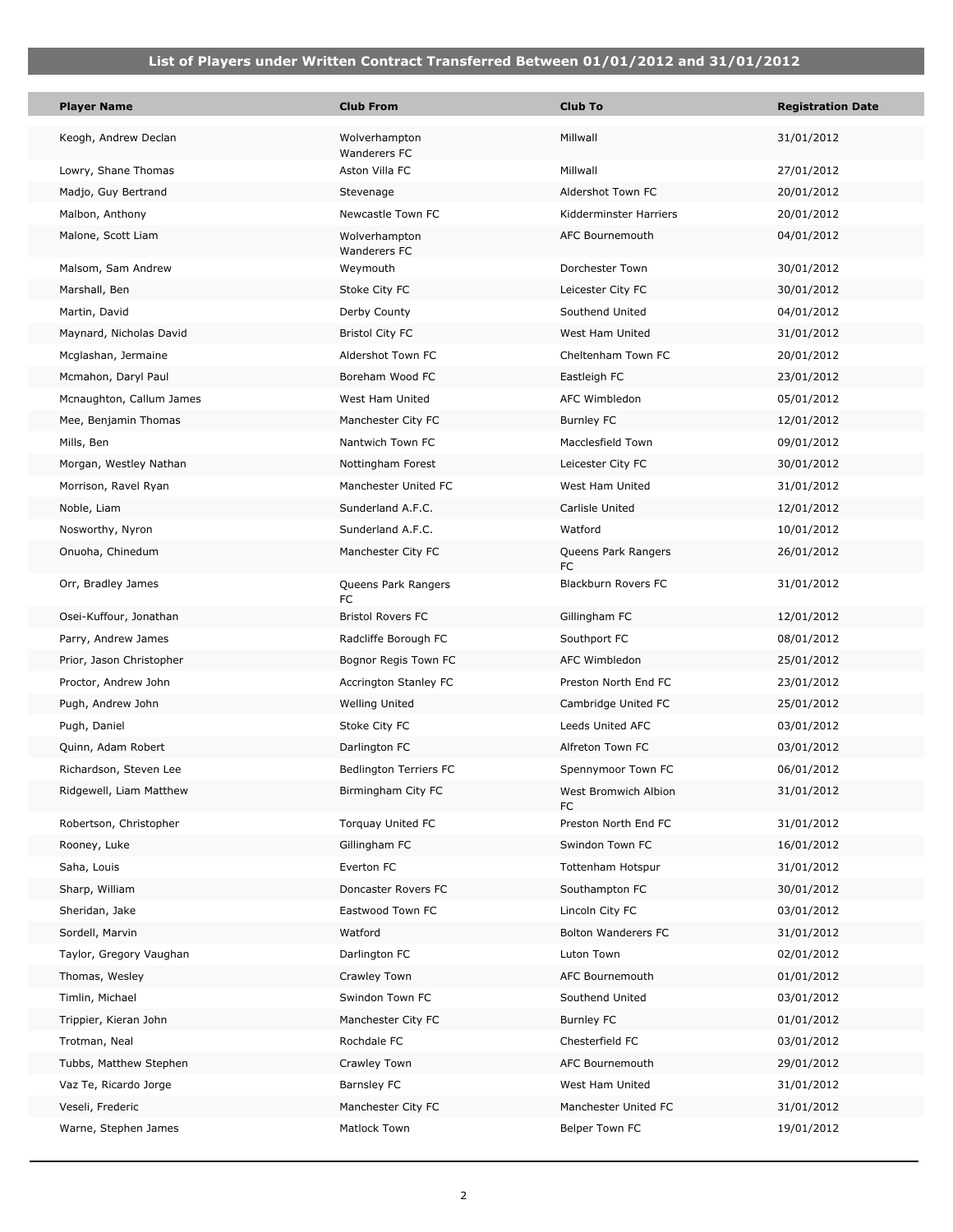T.

| <b>Player Name</b>    | <b>Club From</b> | Club To                   | <b>Registration Date</b> |
|-----------------------|------------------|---------------------------|--------------------------|
| Williams, Ryan        | Portsmouth FC    | <b>Fulham</b>             | 31/01/2012               |
| Zamora, Robert Lester | Fulham           | Queens Park Rangers<br>FC | 31/01/2012               |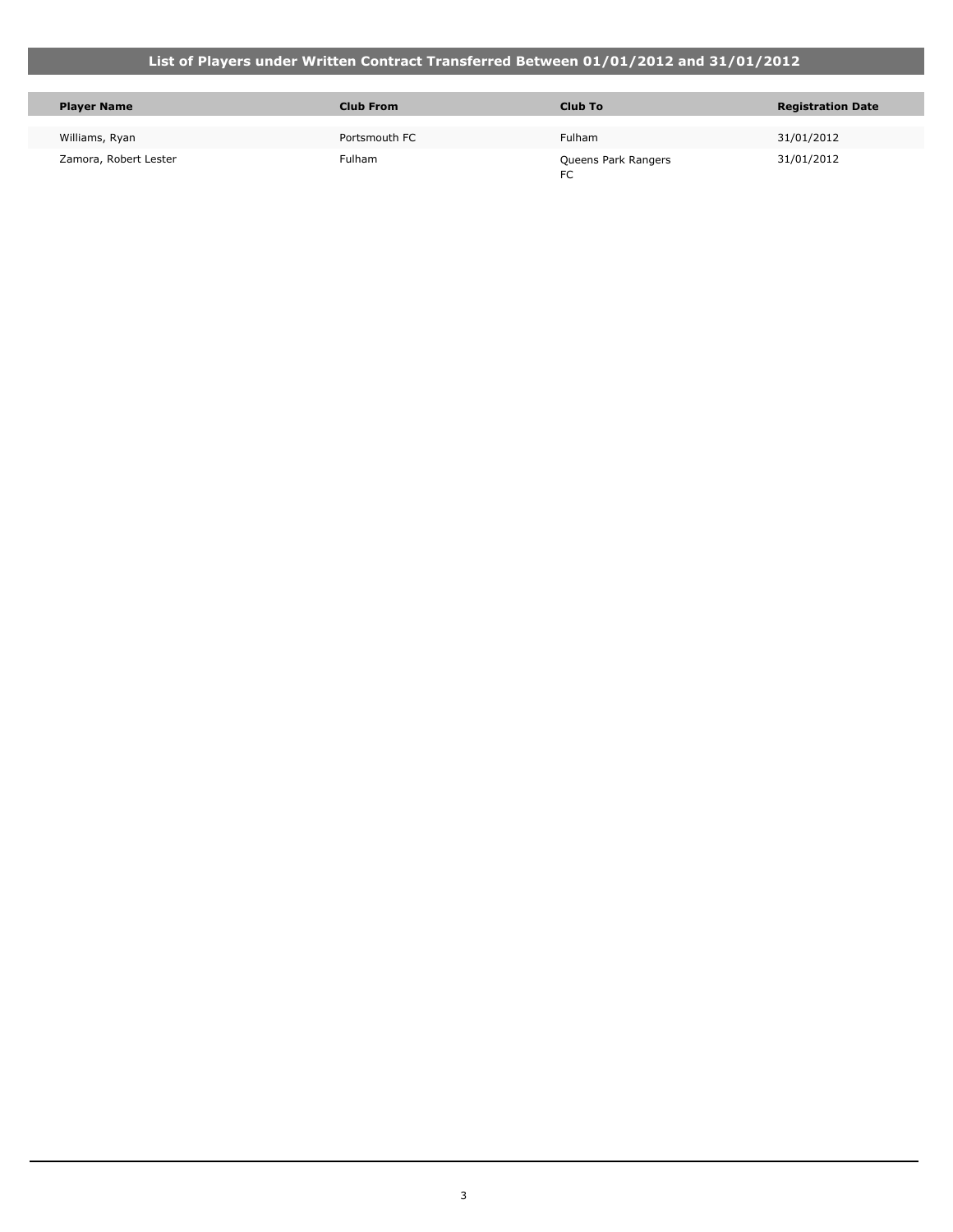| <b>Player Name</b>                   | <b>Club</b>                           | <b>Cancellation Date</b> |
|--------------------------------------|---------------------------------------|--------------------------|
| Abdulla, Ahmed                       | West Ham United                       | 31/01/2012               |
| Abe, Yuki                            | Leicester City FC                     | 20/01/2012               |
| Abu, Mohammed                        | Manchester City FC                    | 31/01/2012               |
| Adegbenro, Emini                     | Runcorn Town FC                       | 08/01/2012               |
| Ademeno, Charles                     | AFC Wimbledon                         | 17/01/2012               |
| Aksalu, Mihkel                       | Sheffield United FC                   | 19/01/2012               |
| Allen, Anthony                       | Ashford United                        | 03/01/2012               |
| Alves Da Silva, Wellington           | Arsenal                               | 19/01/2012               |
| Andrews, Keith Joseph                | Blackburn Rovers FC                   | 31/01/2012               |
| Anelka, Nicolas                      | Chelsea                               | 01/01/2012               |
| Appiah, Philip                       | Farnborough FC                        | 04/01/2012               |
| Baker, Conor                         | Nuneaton Town FC                      | 06/01/2012               |
| Baldwin, Patrick Michael             | Colchester United                     | 27/01/2012               |
| Ball, Michael John                   | Leicester City FC                     | 19/01/2012               |
| Barnes-Homer, Matthew Brian          | Luton Town                            | 01/01/2012               |
| Barton, Gavin                        | Spennymoor Town FC                    | 26/01/2012               |
| Bednar, Roman                        | West Bromwich Albion FC               | 27/01/2012               |
| Beesley, Mark Anthony                | Burscough FC                          | 06/01/2012               |
| Beye, Habib                          | Aston Villa FC                        | 31/01/2012               |
| Bilyaletdinov, Diniyar               | Everton FC                            | 27/01/2012               |
| Birch, Nathan Paul                   | Stowmarket Town FC                    | 14/01/2012               |
| Bird, David Alan                     | Cheltenham Town FC                    | 24/01/2012               |
| Blackburn, Christopher Raymond       | Stockport County FC                   | 05/01/2012               |
| Bleazard, Helen Louise               | Bristol Academy WFC                   | 23/01/2012               |
| Bore, Peter                          | Harrogate Town FC                     | 31/01/2012               |
| Botelho, Pedro Roberto Silva         | Arsenal                               | 24/01/2012               |
| Bottomer, Luke William               | Tamworth FC                           | 20/01/2012               |
| Bottomley, Ross Anthony Lawrence     | Eastleigh FC                          | 07/01/2012               |
| Bover Izquierdo, Ruben               | Charlton Athletic                     | 30/01/2012               |
| Bradley, Jason                       | Eastwood Town FC                      | 26/01/2012               |
| Broomfield, Sebastian Michael        | Dorchester Town                       | 23/01/2012               |
| Brown, Aaron                         | Aldershot Town FC                     | 30/01/2012               |
| Brown, Jordan                        | West Ham United                       | 31/01/2012               |
| Brown, Simon James                   | Cambridge United FC                   | 03/01/2012               |
| Cain, Ashley Thomas                  | Tamworth FC                           | 05/01/2012               |
| Callery, Alex James<br>Chapman, Adam | Frickley Athletic<br>Oxford United FC | 10/01/2012               |
| Charles, Ryan Andrew                 | Cambridge United FC                   | 27/01/2012               |
| Clist, Simon James                   | Oxford United FC                      | 06/01/2012               |
| Cofie, John Erzuah                   | Manchester United FC                  | 03/01/2012<br>10/01/2012 |
| Comazzi, Alberto                     | Swindon Town FC                       | 17/01/2012               |
| Conibear-Trathen, Kieran Stuart      | Truro City FC                         |                          |
| Corker, Ashley James                 | Northampton Town FC                   | 23/01/2012<br>31/01/2012 |
| Corluka, Vedran                      | Tottenham Hotspur                     | 31/01/2012               |
| Cort, Leon Terrance Anthony          | Burnley FC                            | 09/01/2012               |
| Croft, Lee                           | Derby County                          | 18/01/2012               |
|                                      |                                       |                          |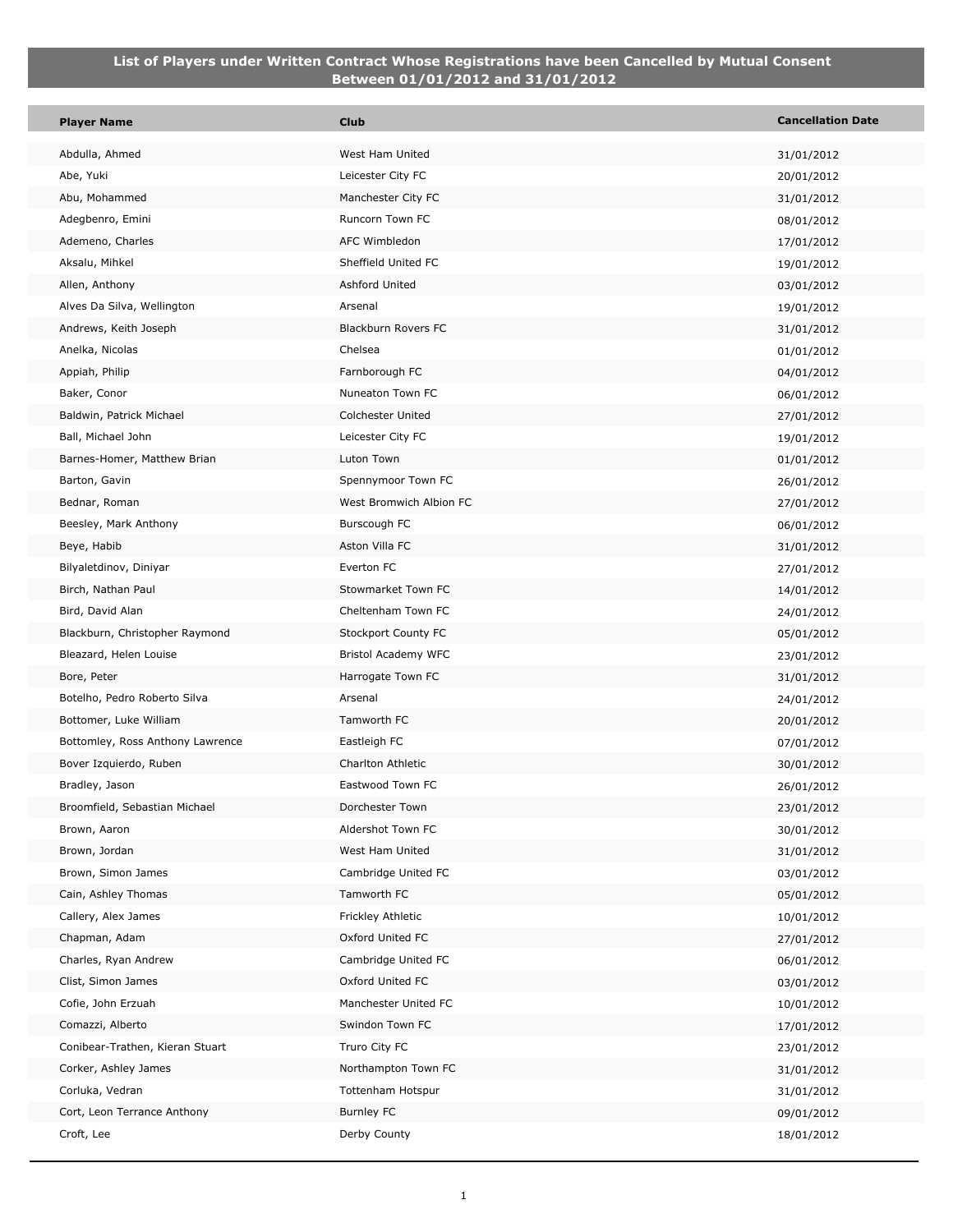| <b>Player Name</b>                        | <b>Club</b>                          | <b>Cancellation Date</b> |
|-------------------------------------------|--------------------------------------|--------------------------|
| Cywka, Tomasz                             | Derby County                         | 25/01/2012               |
| Da Cunha Teixeira, Joao Miguel            | Leicester City FC                    | 11/01/2012               |
| De Bruyne, Kevin                          | Chelsea                              | 31/01/2012               |
| Devaux, Thomas                            | AFC Sudbury                          | 21/01/2012               |
| Devlin, Stephen                           | Dorchester Town                      | 27/01/2012               |
| Dias Da Costa, Alex Rodrigo               | Chelsea                              | 27/01/2012               |
| Diouf, Mame Biram                         | Manchester United FC                 | 30/01/2012               |
| Djalo, Aliu                               | Chelsea                              | 27/01/2012               |
| Djordjic, Bojan                           | <b>Blackpool FC</b>                  | 09/01/2012               |
| Dodd, Adam                                | <b>Blackpool FC</b>                  | 13/01/2012               |
| Doherty, Matthew                          | Wolverhampton Wanderers FC           | 31/01/2012               |
| Duncum, Samuel                            | Worksop Town FC                      | 16/01/2012               |
| Eagle, Robert John                        | Grimsby Town FC                      | 03/01/2012               |
| Ebigbeyi-Popo, Tosan                      | Charlton Athletic                    | 30/01/2012               |
| Eckersley, Richard                        | Burnley FC                           | 26/01/2012               |
| Elder, Nathan                             | Hayes & Yeading United FC            | 05/01/2012               |
| Elphick, Gary                             | Eastbourne Borough                   | 20/01/2012               |
| Fairclough, Jordan                        | <b>Boston United FC</b>              | 23/01/2012               |
| Fernandes Tavares, Gelson                 | Leicester City FC                    | 01/01/2012               |
| Finley, Sam                               | Warrington Town FC                   | 12/01/2012               |
| Fletcher, Matthew                         | Oxford United FC                     | 31/01/2012               |
| Francomb, Georgie                         | Norwich City F.C.                    | 12/01/2012               |
| Fraughan, Ryan                            | Stockport County FC                  | 23/01/2012               |
| Frostick, Alex                            | Fleet Town FC                        | 07/01/2012               |
| Fry, Matthew                              | West Ham United                      | 31/01/2012               |
| Gallinagh, Andrew Anthony                 | Cheltenham Town FC                   | 20/01/2012               |
| Gibson, Jorden James                      | Royston Town FC                      | 31/01/2012               |
| Gibson, William                           | Crawley Town                         | 26/01/2012               |
| Glennon, Matthew                          | Stockport County FC                  | 31/01/2012               |
| Gnakpa, Claude                            | Walsall FC                           | 26/01/2012               |
| Gonzalez Giraldo, David                   | Manchester City FC                   | 10/01/2012               |
| Gordon, Benjamin Lawrence                 | Chelsea                              | 12/01/2012               |
| Grandin, Elliot                           | <b>Blackpool FC</b>                  | 28/01/2012               |
| Gray, Mark                                | Gainsborough Trinity FC              | 05/01/2012               |
| Green, Liam Thomas                        | Ilkeston FC_                         | 03/01/2012               |
| Grella, Michael                           | Brentford                            | 31/01/2012               |
| Guttridge, Luke                           | Aldershot Town FC                    | 26/01/2012               |
| Hajdu, Adam                               | Liverpool FC                         | 01/01/2012               |
| Halliday, Matthew Richard                 | Lowestoft Town                       | 06/01/2012               |
| Hand, Jamie                               | Hayes & Yeading United FC            | 02/01/2012               |
| Hansen, Martin                            | Liverpool FC                         | 31/01/2012               |
| Hardiker, John<br>Hatfield, William Henry | Droylsden FC<br>Leeds United AFC     | 13/01/2012               |
|                                           |                                      | 01/01/2012               |
| Henry, Christopher<br>Heward, Lawrence    | Tonbridge Angels FC<br>Brigg Town FC | 21/01/2012               |
|                                           | Clitheroe FC                         | 15/01/2012               |
| Hine, Joshua                              |                                      | 13/01/2012               |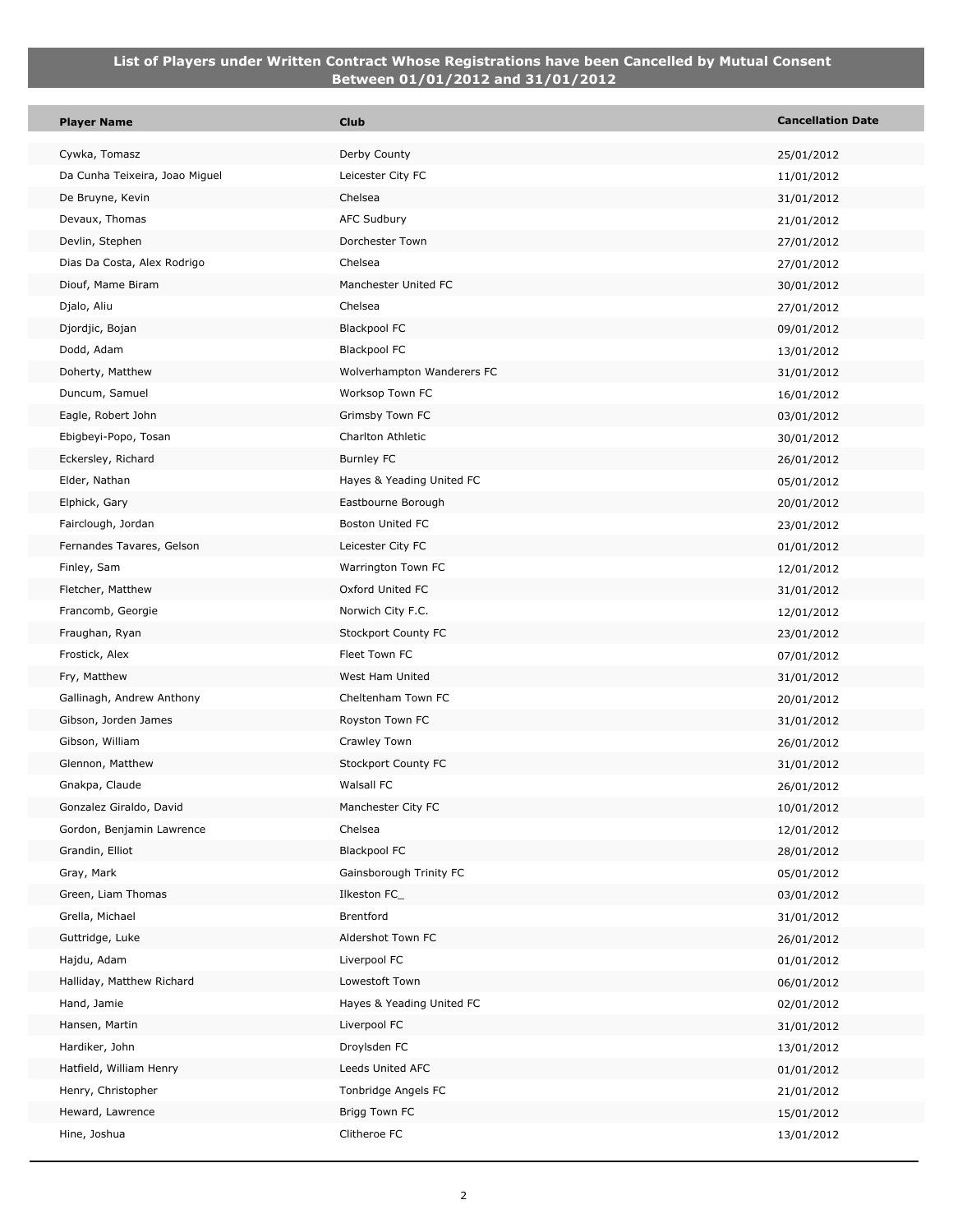p.

| <b>Player Name</b>                                      | <b>Club</b>                             | <b>Cancellation Date</b> |
|---------------------------------------------------------|-----------------------------------------|--------------------------|
| Hitchcock, Thomas Joseph                                | Blackburn Rovers FC                     | 30/01/2012               |
| Holt, Joseph                                            | Woodley Sports FC                       | 31/01/2012               |
| Home-Jackson, Joshua                                    | Durham City FC                          | 06/01/2012               |
| Howe, Frederick Charles                                 | <b>AFC Sudbury</b>                      | 09/01/2012               |
| Hughes, Matthew Anthony                                 | Fleetwood Town FC                       | 12/01/2012               |
| Hunt, Nicholas Brett                                    | <b>Bristol City FC</b>                  | 30/01/2012               |
| Ilunga, Herita                                          | West Ham United                         | 27/01/2012               |
| Ingimarsson, Ivar                                       | Ipswich Town                            | 12/01/2012               |
| Iversen, Steffen                                        | Crystal Palace FC                       | 31/01/2012               |
| Jackson, Joshua                                         | Durham City FC                          | 06/01/2012               |
| James, Esmond Wesley                                    | Farnborough FC                          | 10/01/2012               |
| Jeffes, Thomas                                          | Poole Town FC                           | 04/01/2012               |
| Johnson, Lee David                                      | <b>Bristol City FC</b>                  | 31/01/2012               |
| Johnson, Oliver                                         | Norwich City F.C.                       | 09/01/2012               |
| Kakuta, Gael                                            | Chelsea                                 | 16/01/2012               |
| King, Craig                                             | AFC Telford United                      | 03/01/2012               |
| Kink, Tarmo                                             | Middlesbrough FC                        | 31/01/2012               |
| Kinniburgh, Steven Steel                                | Oxford United FC                        | 27/01/2012               |
| Koo-Boothe, Nathan                                      | Kettering Town FC                       | 25/01/2012               |
| Kovacs, Janos                                           | Hereford United FC                      | 02/01/2012               |
| Kozluk, Robert                                          | Port Vale FC                            | 10/01/2012               |
| Lacey, Patrick Sean                                     | Bradford City FC                        | 31/01/2012               |
| Lalkovic, Milan                                         | Chelsea                                 | 31/01/2012               |
| Langmead, Kelvin Steven                                 | Northampton Town FC                     | 05/01/2012               |
| Langmead, Kelvin Steven                                 | Peterborough United FC                  | 05/01/2012               |
| Leacock, Dean                                           | Derby County                            | 13/01/2012               |
| Leslie, Steven                                          | Shrewsbury Town FC                      | 27/01/2012               |
| Llera, Miguel Angel                                     | <b>Blackpool FC</b>                     | 09/01/2012               |
| Lynch, Mark John                                        | <b>Stockport County FC</b>              | 31/01/2012               |
| Mackin, Levi Alan                                       | Alfreton Town FC                        | 04/01/2012               |
| Mancini, Andreas                                        | Manchester City FC                      | 24/01/2012               |
| Marna, Jean Paul                                        | Kettering Town FC                       | 27/01/2012               |
| Marshallsay, Richard                                    | Weymouth                                | 23/01/2012               |
| Martin, Nathan Peter                                    | Hyde FC                                 | 12/01/2012               |
| Mathurin-Harris, Kadeem<br>Mattis, Dwayne Antony Antony | Wycombe Wanderers FC<br>Chesterfield FC | 30/01/2012               |
| Mccallum, Gavin Kirk                                    | Lincoln City FC                         | 20/01/2012               |
| Mccann, Ryan                                            | Stockport County FC                     | 30/01/2012               |
| Mccashin, Sean                                          | Glenn Hoddle Athletic FC                | 31/01/2012<br>30/01/2012 |
| Mceachran, Joshua                                       | Chelsea                                 | 16/01/2012               |
| Mcglone, Lee                                            | Leiston FC                              | 13/01/2012               |
| Mcgroary, Brian                                         | Wolverhampton Wanderers FC              | 31/01/2012               |
| Mckechnie, Ryan                                         | Weymouth                                | 23/01/2012               |
| Mckenna, Ben                                            | Carlisle United                         | 12/01/2012               |
| Mckoy, Nicholas                                         | Northampton Town FC                     | 05/01/2012               |
| Mcnamee, Anthony                                        | Milton Keynes Dons FC                   | 31/01/2012               |
|                                                         |                                         |                          |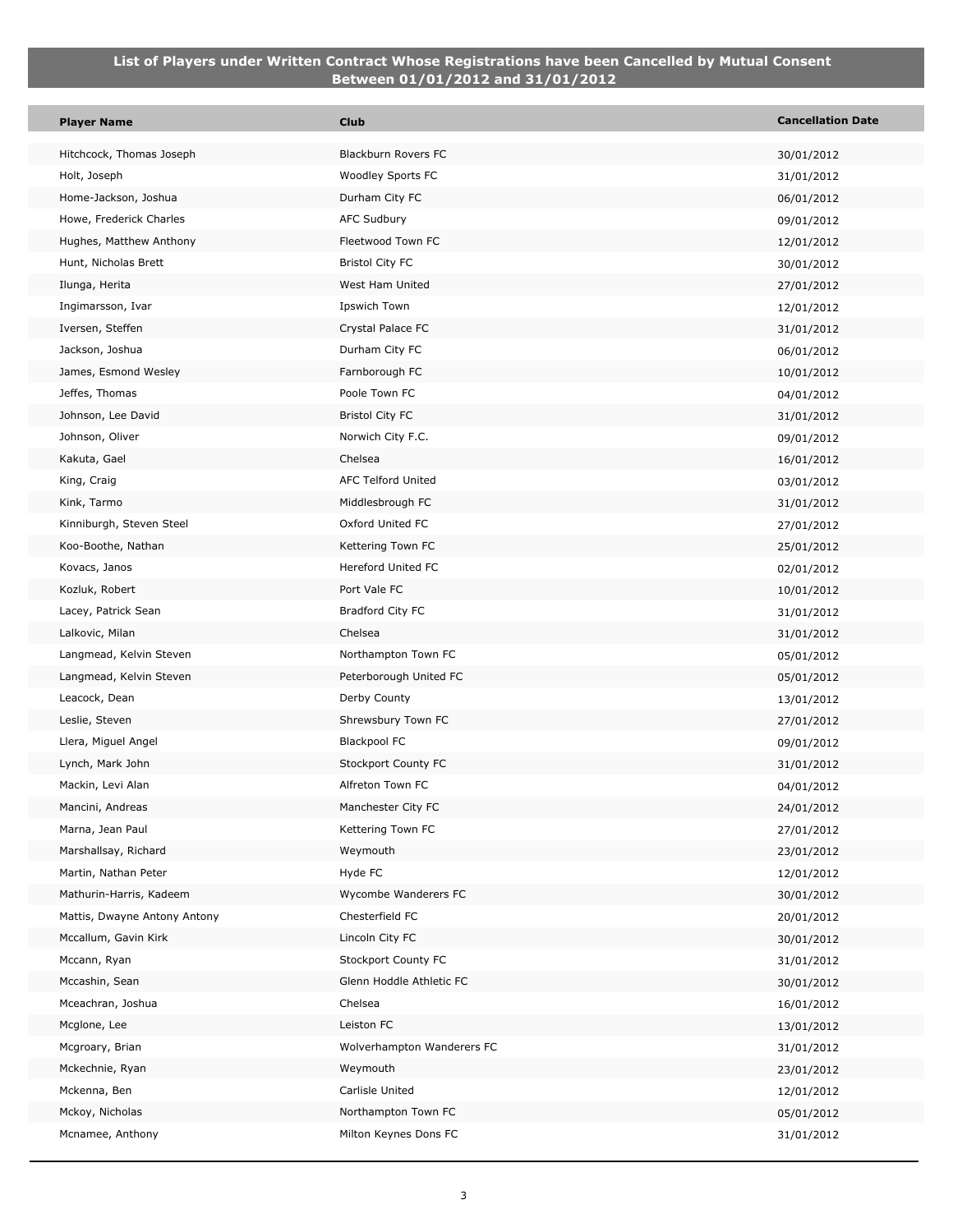| <b>Player Name</b>                     | <b>Club</b>                        | <b>Cancellation Date</b> |
|----------------------------------------|------------------------------------|--------------------------|
| Mcpake, James                          | Coventry City FC                   | 23/01/2012               |
| Miles, John Francis                    | <b>Stockport County FC</b>         | 31/01/2012               |
| Miller, Kern                           | Barnsley FC                        | 04/01/2012               |
| Mills, Gregory Adam                    | AFC Telford United                 | 26/01/2012               |
| Milton, Harry                          | Milton Keynes Dons FC              | 19/01/2012               |
| Minshull, Lee                          | AFC Wimbledon                      | 12/01/2012               |
| Moen, Petter Vaagan                    | Queens Park Rangers FC             | 31/01/2012               |
| Monsergas Sanchez, Sergio              | West Ham United                    | 30/01/2012               |
| Moore, Darren Mark                     | Burton Albion FC                   | 27/01/2012               |
| Moss, Ryan                             | Dorchester Town                    | 27/01/2012               |
| Mustafi, Shkodran                      | Everton FC                         | 03/01/2012               |
| Nelsen, Ryan                           | Blackburn Rovers FC                | 31/01/2012               |
| Nelson, Michael John                   | Scunthorpe United FC               | 09/01/2012               |
| O'Brien, Luke                          | Bradford City FC                   | 31/01/2012               |
| O'Connor, Shane                        | Ipswich Town                       | 14/01/2012               |
| Oddy, Robert James                     | Hinckley United                    | 31/01/2012               |
| O'Donovan, Roy                         | Coventry City FC                   | 31/01/2012               |
| Omeruo, Kenneth                        | Chelsea                            | 20/01/2012               |
| Ortuna Mas, Joaquin                    | Belper Town FC                     | 13/01/2012               |
| Oyenuga, Kudus                         | Tottenham Hotspur                  | 30/01/2012               |
| Palmer, Gerome Anton                   | Ilkeston FC_                       | 12/01/2012               |
| Parish, Elliott Charles                | Aston Villa FC                     | 03/01/2012               |
| Parrino, Elian Franco                  | Sheffield United FC                | 24/01/2012               |
| Paton, Michael                         | Stockport County FC                | 04/01/2012               |
| Patterson, Rory                        | Plymouth Argyle FC                 | 31/01/2012               |
| Pavlyuchenko, Roman                    | Tottenham Hotspur                  | 31/01/2012               |
| Payne, Shelton                         | Chorley FC                         | 11/01/2012               |
| Payne, Stefan                          | Gillingham FC                      | 27/01/2012               |
| Peacock, Lee Anthony                   | Havant & Waterlooville FC          | 23/01/2012               |
| Pearson, Stephen                       | Derby County                       | 05/01/2012               |
| Pemberton, Lewis                       | Needham Market<br><b>Buxton FC</b> | 17/01/2012               |
| Pembleton, Martin John                 | Blackburn Rovers FC                | 07/01/2012               |
| Pivkovski, Filip<br>Platt, Conal James | Cambridge United FC                | 31/01/2012<br>05/01/2012 |
| Plummer, Andrew Richard                | Needham Market                     | 18/01/2012               |
| Pozgain, Marin                         | Northampton Town FC                | 01/01/2012               |
| Priskin, Tamas                         | Ipswich Town                       | 17/01/2012               |
| Prosenik, Philipp                      | Chelsea                            | 30/01/2012               |
| Pulis, Anthony James                   | Aldershot Town FC                  | 05/01/2012               |
| Purkiss, Ben                           | Oxford United FC                   | 24/01/2012               |
| Purse, Darren John                     | Millwall                           | 04/01/2012               |
| Rand, Craig Ian                        | Weston Super Mare FC               | 19/01/2012               |
| Ravenhill, Richard John                | Notts County FC                    | 11/01/2012               |
| Redmond, Daniel                        | Wigan Athletic FC                  | 13/01/2012               |
| Reid, Jake                             | Salisbury City FC                  | 30/01/2012               |
| Reid, James Alexander                  | <b>AFC Telford United</b>          | 31/01/2012               |
|                                        |                                    |                          |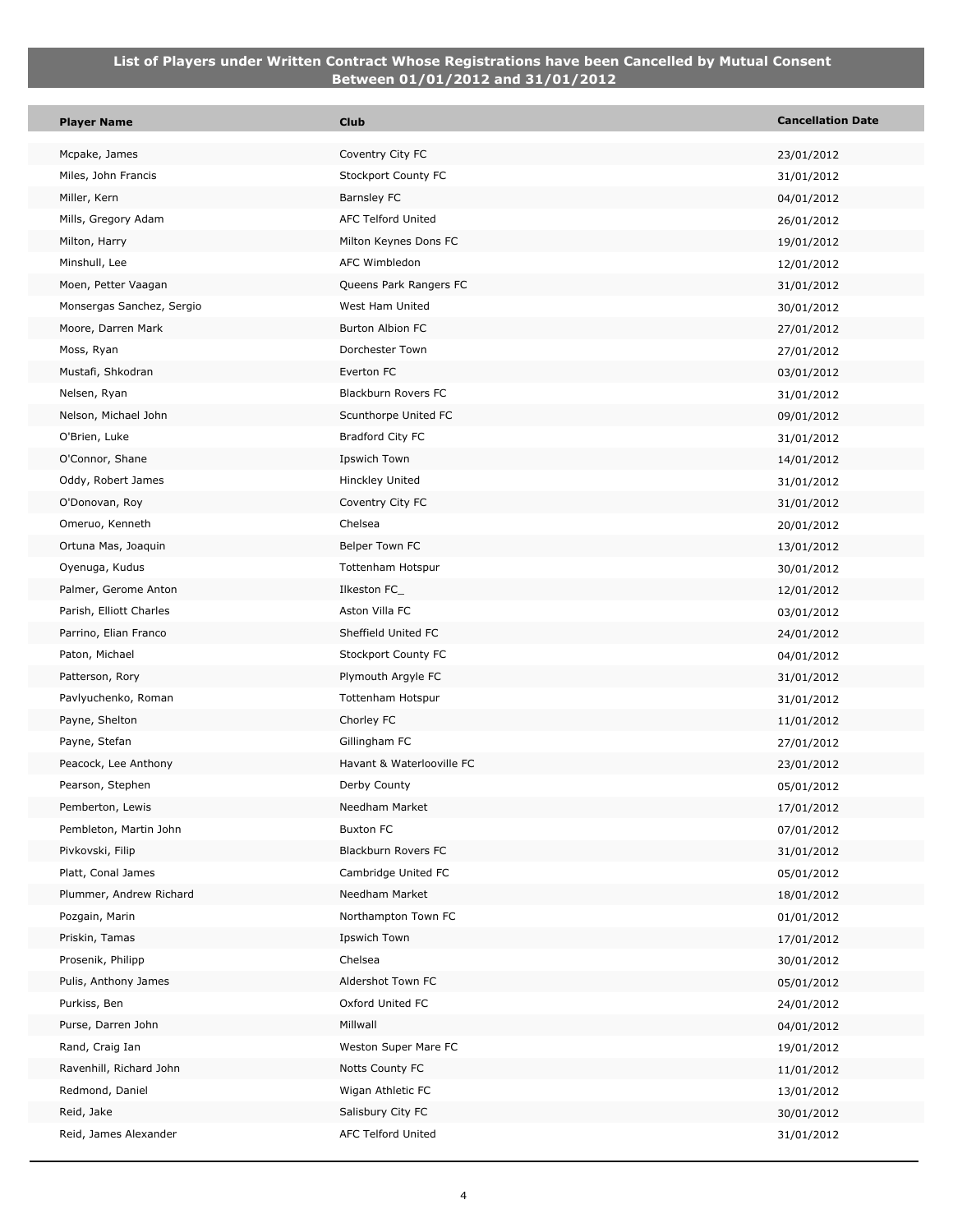p.

| <b>Player Name</b>                   | <b>Club</b>                                 | <b>Cancellation Date</b> |
|--------------------------------------|---------------------------------------------|--------------------------|
| Reynolds, Mark                       | Sheffield Wednesday FC                      | 06/01/2012               |
| Rhead, Matthew James                 | Corby Town FC                               | 19/01/2012               |
| Riggott, Christopher Mark Mark       | Derby County                                | 01/01/2012               |
| Roberts, Jason Andre Davis           | Blackburn Rovers FC                         | 26/01/2012               |
| Robinson, Ian Marc                   | Runcorn Town FC                             | 07/01/2012               |
| Robinson, Stuart                     | Lewes                                       | 09/01/2012               |
| Rodney, Nialle                       | Bradford City FC                            | 31/01/2012               |
| Routledge, Jonathan Joseph           | Stockport County FC                         | 27/01/2012               |
| Rowlands, Martin Charles             | Queens Park Rangers FC                      | 31/01/2012               |
| Salihu, Lumbardu                     | Northampton Town FC                         | 01/01/2012               |
| Savage, Oliver Paul                  | Wroxham FC                                  | 12/01/2012               |
| Saville, Jack William                | Southampton FC                              | 31/01/2012               |
| Serrano Davila, Abian Jose           | Wigan Athletic FC                           | 24/01/2012               |
| Shiels, Dean                         | Doncaster Rovers FC                         | 09/01/2012               |
| Simpemba, Ian Frederick              | Ebbsfleet United FC                         | 17/01/2012               |
| Simpson, Robert                      | Huddersfield Town FC                        | 27/01/2012               |
| Smith, Daniel                        | Truro City FC                               | 16/01/2012               |
| Smith, Jay Alexander                 | Tamworth FC                                 | 05/01/2012               |
| Smith, Thomas George                 | Manchester City FC                          | 30/01/2012               |
| Soares, Thomas James                 | Stoke City FC                               | 23/01/2012               |
| Spencer, Damien Michael              | Grimsby Town FC                             | 05/01/2012               |
| Spillane, Michael                    | <b>Brentford</b>                            | 05/01/2012               |
| Stewart, Callum James                | Hampton & Richmond Borough FC               | 19/01/2012               |
| Stewart, Mark                        | Bradford City FC                            | 27/01/2012               |
| Swain, Daniel John                   | <b>AFC Sudbury</b>                          | 27/01/2012               |
| Swallow, Ben                         | <b>Bristol Rovers FC</b>                    | 31/01/2012               |
| Swinglehurst, Steven                 | Carlisle United                             | 24/01/2012               |
| Tait, Michael Joseph                 | Harrogate Town FC                           | 12/01/2012               |
| Taylor, Nathaniel                    | Accrington Stanley FC                       | 19/01/2012               |
| Thewlis, Jordan Craig                | Scunthorpe United FC                        | 30/01/2012               |
| Thompson, Joshua                     | Peterborough United FC                      | 17/01/2012               |
| Tomsett, Liam Richard                | Blackpool FC                                | 19/01/2012               |
| Turk, Wayne                          | Forest Green Rovers FC                      | 16/01/2012               |
| Turner, Iain Robert                  | Preston North End FC                        | 11/01/2012               |
| Turner, Jake                         | Scunthorpe United FC                        | 30/01/2012               |
| Uddin, Anwar                         | Barnet FC                                   | 28/01/2012               |
| Van Aanholt, Patrick                 | Chelsea                                     | 17/01/2012               |
| Walker, Paul Henry                   | Northampton Town FC<br>Huddersfield Town FC | 31/01/2012               |
| Wallace, Murray                      | Darlington FC                               | 31/01/2012               |
| Walshaw, James                       |                                             | 06/01/2012               |
| Warburton, Jack<br>Webb, Daniel John | Leicester City FC<br>Bath City FC           | 19/01/2012               |
| White, Andrew Jordon                 | Eastleigh FC                                | 01/01/2012               |
| Whitehead, Stuart David              | AFC Telford United                          | 30/01/2012               |
| Wignall, Ryan John                   | Wimborne Town                               | 18/01/2012               |
| Williams, Steven                     | Bradford City FC                            | 11/01/2012<br>10/01/2012 |
|                                      |                                             |                          |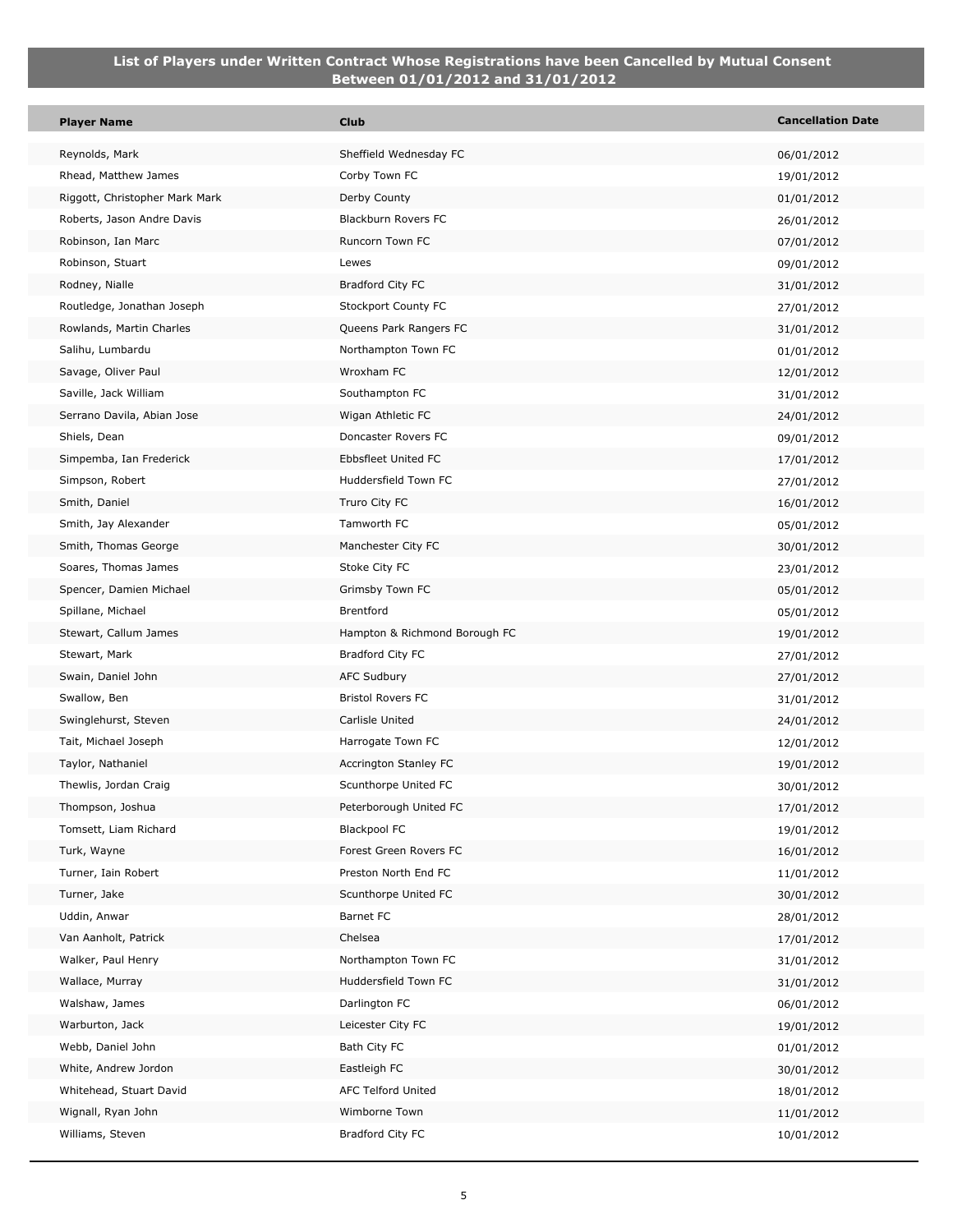| <b>Player Name</b>   | <b>Club</b>                | <b>Cancellation Date</b> |
|----------------------|----------------------------|--------------------------|
|                      |                            |                          |
| Wilson, Mark Antony  | Doncaster Rovers FC        | 27/01/2012               |
| Winnall, Sam Thomas  | Wolverhampton Wanderers FC | 26/01/2012               |
| Wotton, Paul Anthony | Yeovil Town FC             | 12/01/2012               |
|                      |                            |                          |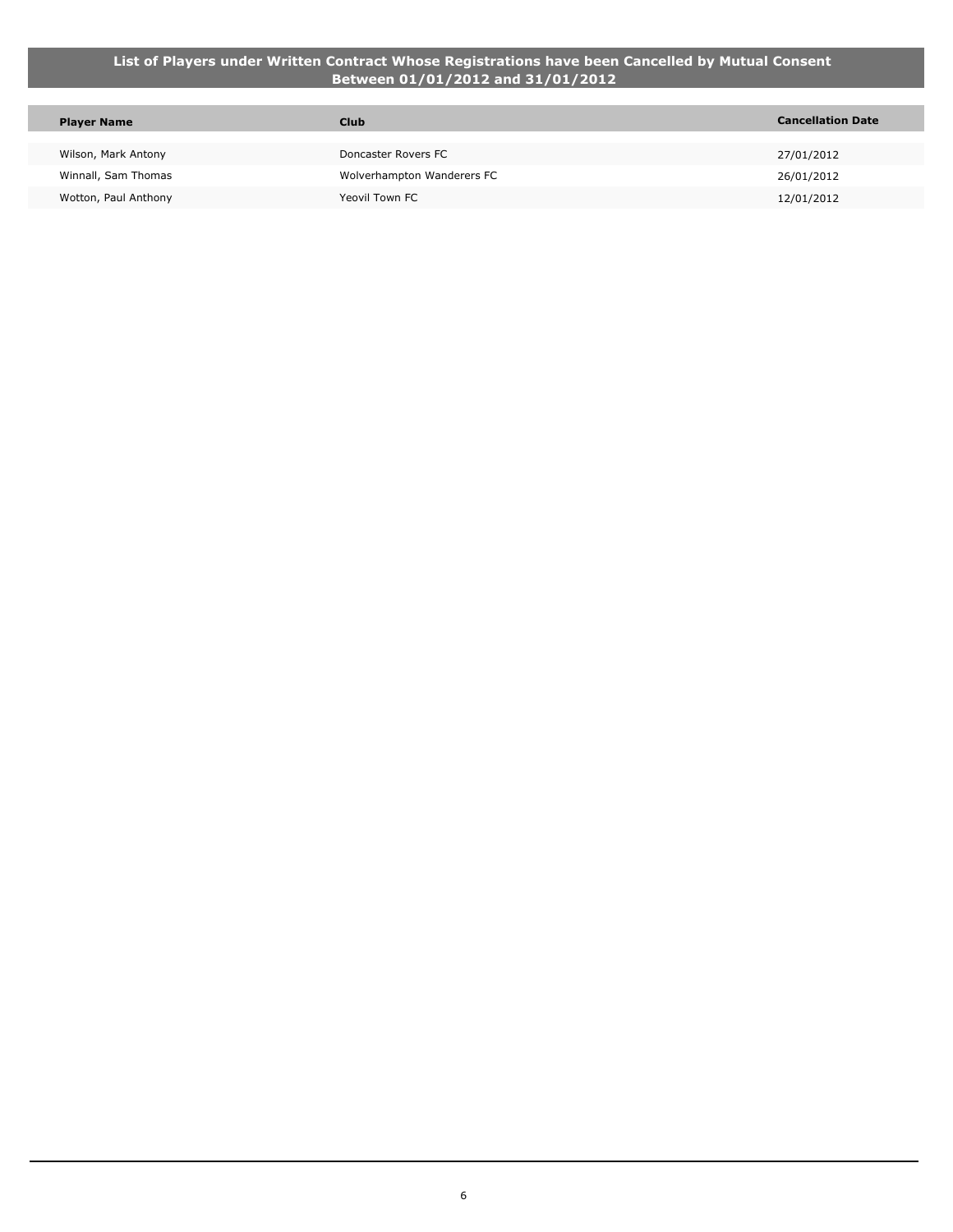#### **List of Players under Written Contract Whose Registrations have been Terminated by Either Party Between 01/01/2012 and 31/01/2012**

| <b>Player Name</b>  | <b>Club</b>       | <b>Cancellation Date</b> |
|---------------------|-------------------|--------------------------|
| Meechan, Steven     | Kettering Town FC | 30/01/2012               |
| Russell, Samuel Ian | Darlington FC     | 11/01/2012               |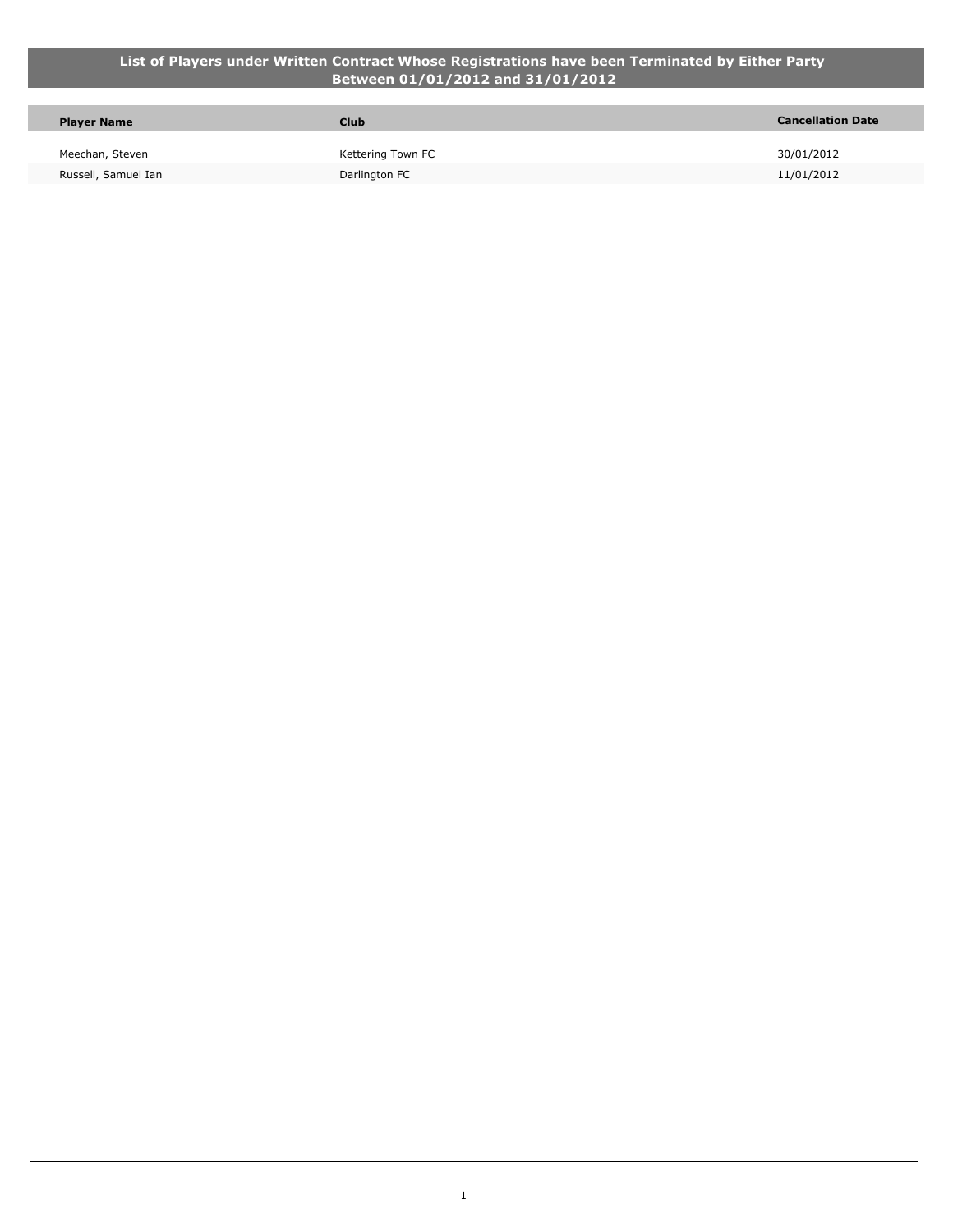#### **List of Players Registered as Scholars in Accordance with Rule C.3 Between 01/01/2012 and 31/01/2012**

| <b>Player Name</b>    | <b>Club</b>            | <b>Registration Date</b> |
|-----------------------|------------------------|--------------------------|
| Evans, Deion Arfon    | Shrewsbury Town FC     | 02/01/2012               |
| Gimpel, Montgomery    | Leeds United AFC       | 16/01/2012               |
| King, Tom Fredrik     | Stoke City FC          | 26/01/2012               |
| Larrauri, Pierantonio | Leicester City FC      | 02/01/2012               |
| Rudonja, Roy          | Sheffield Wednesday FC | 11/01/2012               |
| Scott, Kristian       | Stoke City FC          | 02/01/2012               |
| Wickham, Arron        | Crawley Town           | 26/01/2012               |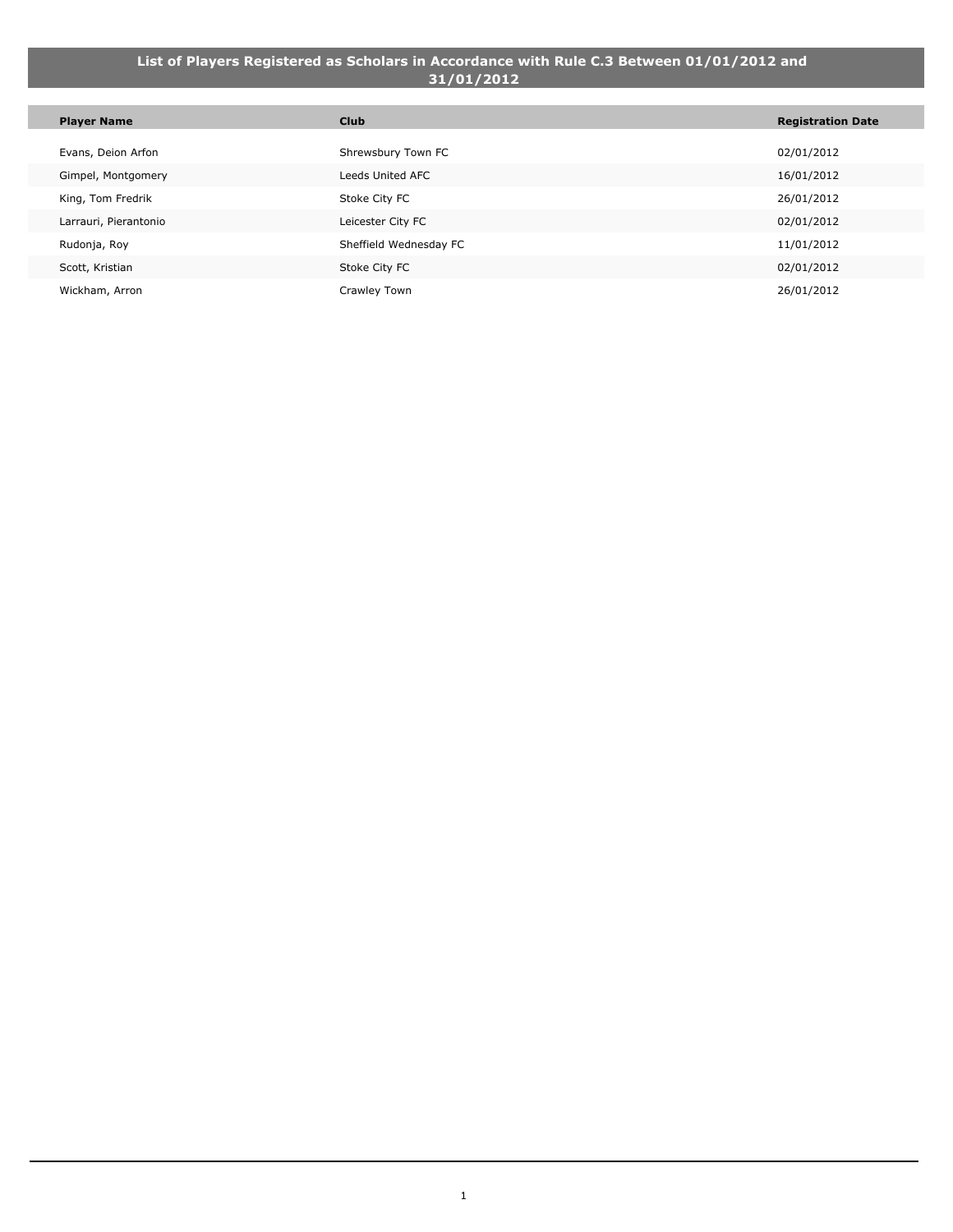#### **List of Scholars Whose Registrations have been Cancelled by Mutual Consent Between 01/01/2012 and 31/01/2012**

| <b>Player Name</b>        | <b>Club</b>                | <b>Cancellation Date</b> |
|---------------------------|----------------------------|--------------------------|
|                           |                            |                          |
| Day, Daniel               | Tottenham Hotspur          | 01/01/2012               |
| Evans, Daniel             | Peterborough United FC     | 26/01/2012               |
| Kelly, Sam                | Norwich City F.C.          | 31/01/2012               |
| Kyprianou, Dimitris       | Nottingham Forest          | 31/01/2012               |
| Laifis, Konstantinos      | Nottingham Forest          | 05/01/2012               |
| Macgregor, Graeme Douglas | <b>Bolton Wanderers FC</b> | 31/01/2012               |
| Markey, Ryan              | Nottingham Forest          | 16/01/2012               |
| Moli, Dave                | Liverpool FC               | 31/01/2012               |
| Walsh, Thomas Ashton      | Liverpool FC               | 16/01/2012               |
| Wickham, Arron            | Peterborough United FC     | 26/01/2012               |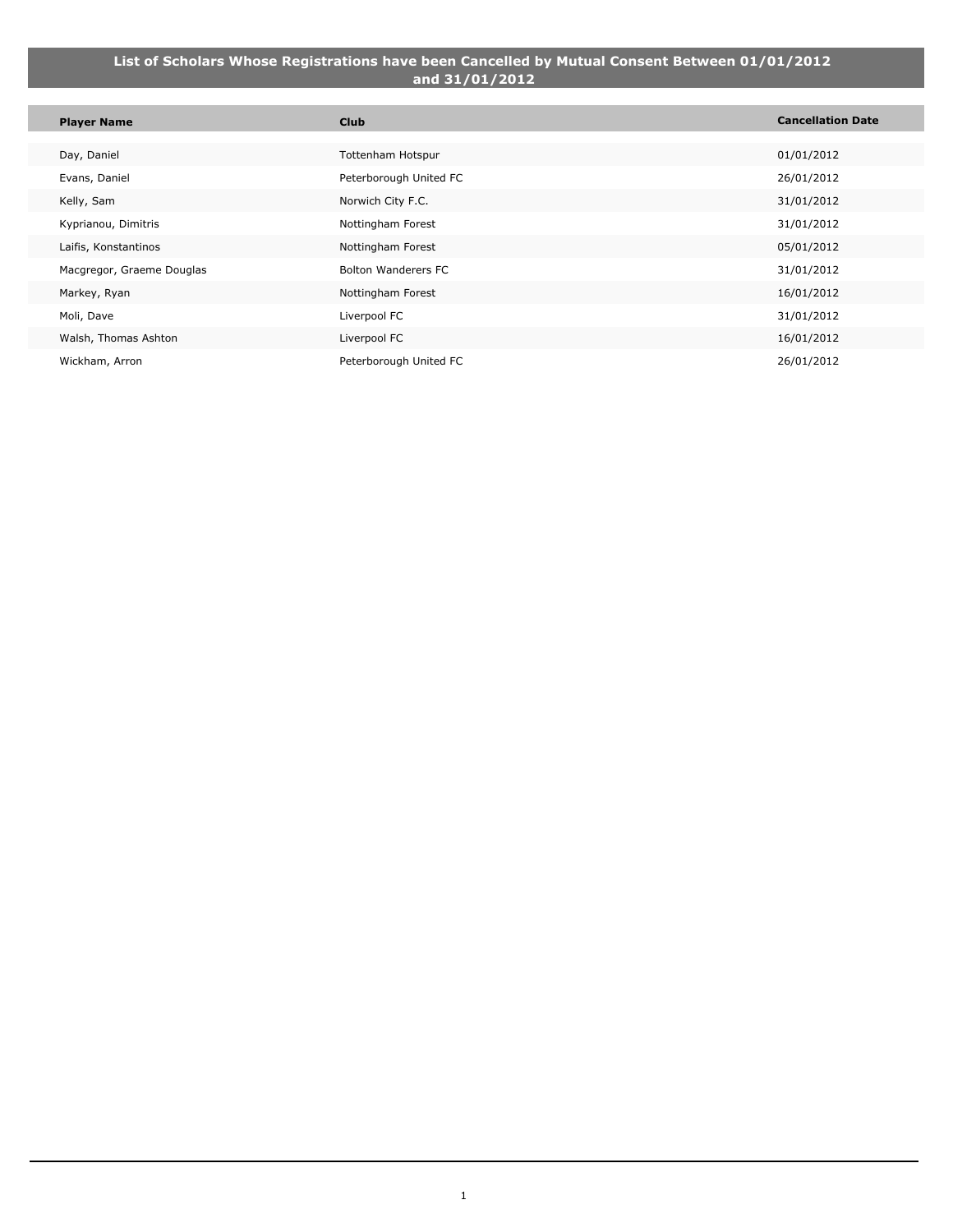#### **List of Scholars Whose Registrations have been Terminated by Either Party Between 01/01/2012 and 31/01/2012**

| <b>Player Name</b>                   | <b>Club</b>   | <b>Cancellation Date</b> |
|--------------------------------------|---------------|--------------------------|
| Okadigbo, Anthony Achike Chukwuemeka | Leyton Orient | 18/01/2012               |

Ţ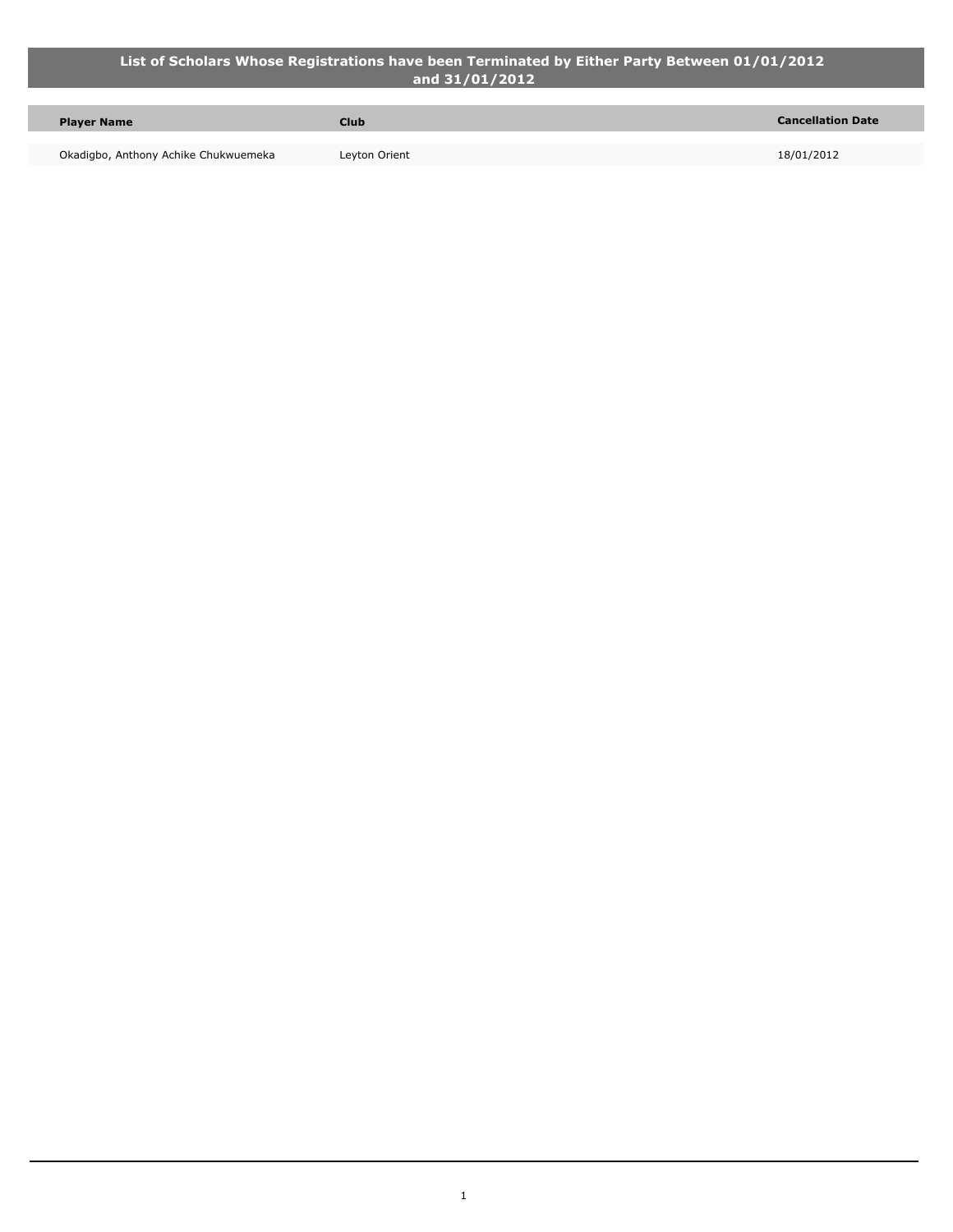| <b>Player Name</b>                | <b>Club From</b>              | <b>Club To</b>                | <b>Registration Date</b> |
|-----------------------------------|-------------------------------|-------------------------------|--------------------------|
| Abdulla, Ahmed                    | West Ham United               | Dagenham & Redbridge          | 04/01/2012               |
| Adams, Blair Vincent              | Sunderland A.F.C.             | Northampton Town FC           | 01/01/2012               |
| Adams, Blair Vincent              | Sunderland A.F.C.             | Northampton Town FC           | 29/01/2012               |
| Adams, Jonathan Steven            | <b>AFC Telford United</b>     | Leamington FC                 | 20/01/2012               |
| Addison, Miles Vivien Esifi       | Derby County                  | Barnsley FC                   | 01/01/2012               |
| Adeyemi, Tom                      | Norwich City F.C.             | Oldham Athletic FC            | 04/01/2012               |
| Airey, Philip                     | Newcastle United FC           | Gateshead FC                  | 20/01/2012               |
| Ajose, Nicholas Olushola          | Peterborough United FC        | Chesterfield FC               | 31/01/2012               |
| Almond, Louis                     | <b>Blackpool FC</b>           | Lincoln City FC               | 31/01/2012               |
| Alnwick, Jak                      | Newcastle United FC           | Gateshead FC                  | 01/01/2012               |
| Amoo, David Oluwaseun Segun       | Liverpool FC                  | Bury FC                       | 03/01/2012               |
| Andrew, Sam Louis                 | Tamworth FC                   | Ilkeston Town FC              | 14/01/2012               |
| Andrews, Greg                     | Leatherhead FC                | Walton & Hersham FC           | 19/01/2012               |
| Aneke, Chukwuemeka Ademola Amachi | Arsenal                       | Stevenage                     | 27/01/2012               |
| Archer, Jordan                    | Tottenham Hotspur             | Bishop's Stortford FC         | 01/01/2012               |
| Asante, Akwasi                    | Birmingham City FC            | Northampton Town FC           | 01/01/2012               |
| Asante, Kyle Emmanuel             | Southend United               | Thurrock                      | 27/01/2012               |
| Ashikodi, Moses                   | Kettering Town FC             | York City FC                  | 08/01/2012               |
| Assombalonga, Britt Curtis        | Watford                       | Wealdstone FC                 | 04/01/2012               |
| Atkins, Richard                   | Folkestone Invicta FC         | Sittingbourne                 | 19/01/2012               |
| Atkinson, William Henry           | Hull City AFC                 | Bradford City FC              | 25/01/2012               |
| Baggridge, Rhys                   | Yeovil Town FC                | Poole Town FC                 | 15/01/2012               |
| Bagnall, Liam                     | Sunderland A.F.C.             | Darlington FC                 | 31/01/2012               |
| Banks, Oliver Ian                 | Rotherham United FC           | Stalybridge Celtic FC         | 12/01/2012               |
| Barkhuizen, Thomas John           | <b>Blackpool FC</b>           | Hereford United FC            | 09/01/2012               |
| Barraclough, Bradley              | Lincoln City FC               | <b>Buxton FC</b>              | 08/01/2012               |
| Bassong Nguena, Sebastian Aymar   | Tottenham Hotspur             | Wolverhampton<br>Wanderers FC | 31/01/2012               |
| Batth, Daniel Tanveer             | Wolverhampton<br>Wanderers FC | Sheffield Wednesday FC        | 01/01/2012               |
| Baxendale, James                  | Doncaster Rovers FC           | <b>Buxton FC</b>              | 03/01/2012               |
| Beasley, Jamie Arron              | Weymouth                      | Poole Town FC                 | 20/01/2012               |
| Beeson, Lee Andrew                | Corby Town FC                 | Worksop Town FC               | 16/01/2012               |
| Bennett, Dale Owen                | Watford                       | Brentford                     | 01/01/2012               |
| Bennett, Ryan                     | Norwich City F.C.             | Peterborough United FC        | 31/01/2012               |
| Berahino, Saido                   | West Bromwich Albion<br>FC    | Northampton Town FC           | 03/01/2012               |
| Bidwell, Jake                     | Everton FC                    | Brentford                     | 09/01/2012               |
| Bignot, Paul Junior               | <b>Blackpool FC</b>           | Plymouth Argyle FC            | 26/01/2012               |
| Boateng, Daniel                   | Arsenal                       | Swindon Town FC               | 20/01/2012               |
| Boateng, Michael                  | <b>Bristol Rovers FC</b>      | Sutton United FC              | 18/01/2012               |
| Bogdanovic, Daniel                | <b>Blackpool FC</b>           | Rochdale FC                   | 01/01/2012               |
| Bolger, Cian                      | Leicester City FC             | <b>Bristol Rovers FC</b>      | 01/01/2012               |
| Bolger, Cian                      | Leicester City FC             | <b>Bristol Rovers FC</b>      | 31/01/2012               |
| Bolland, Paul Graham Arthur       | Mansfield Town FC             | Harrogate Town FC             | 01/01/2012               |
| Bolland, Paul Graham Arthur       | Mansfield Town FC             | Harrogate Town FC             | 29/01/2012               |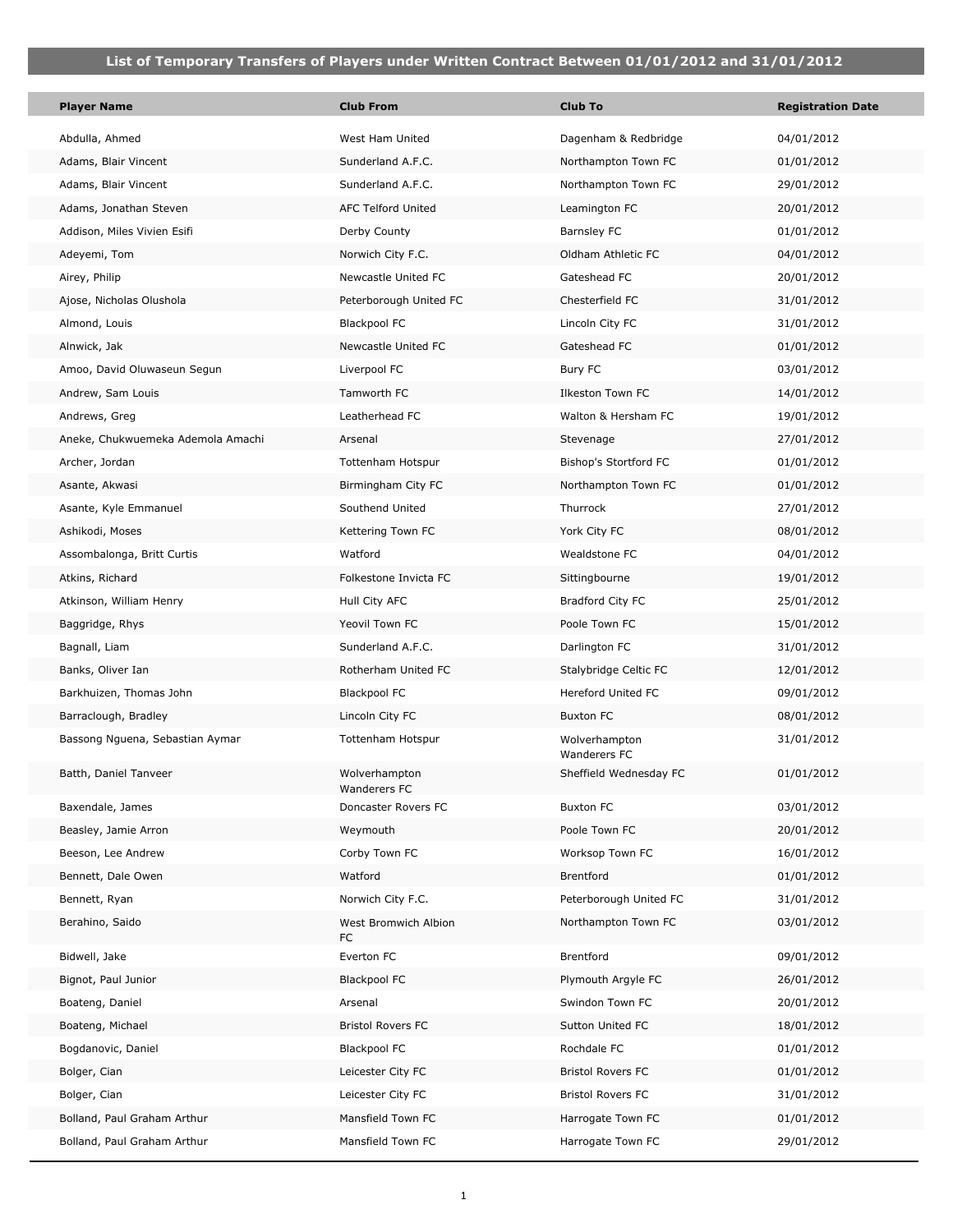| <b>Player Name</b>             | <b>Club From</b>          | <b>Club To</b>               | <b>Registration Date</b> |
|--------------------------------|---------------------------|------------------------------|--------------------------|
| Bostock, John                  | Tottenham Hotspur         | Sheffield Wednesday FC       | 30/01/2012               |
| Bradley, Sonny                 | Hull City AFC             | Aldershot Town FC            | 06/01/2012               |
| Brady, Robert                  | Manchester United FC      | Hull City AFC                | 03/01/2012               |
| Bridge, Wayne Michael          | Manchester City FC        | Sunderland A.F.C.            | 31/01/2012               |
| Brooke, Ryan Michael           | Oldham Athletic FC        | AFC Telford United           | 31/01/2012               |
| Brown, Andrew David            | <b>AFC Telford United</b> | Nuneaton Town FC             | 06/01/2012               |
| Brown, Jonathan David David    | Southport FC              | AFC Telford United           | 31/01/2012               |
| Brown, Troy                    | Rotherham United FC       | Aldershot Town FC            | 05/01/2012               |
| Brunt, Ryan Samuel             | Stoke City FC             | Tranmere Rovers FC           | 26/01/2012               |
| Brunt, Thomas                  | Gillingham FC             | Leatherhead FC               | 27/01/2012               |
| Bubb, Bradley                  | Aldershot Town FC         | Eastleigh FC                 | 08/01/2012               |
| Bunn, Harry Charles            | Manchester City FC        | Preston North End FC         | 03/01/2012               |
| Button, David Robert           | Tottenham Hotspur         | Doncaster Rovers FC          | 01/01/2012               |
| Button, David Robert           | Tottenham Hotspur         | Doncaster Rovers FC          | 29/01/2012               |
| Cadogan, Kieron James          | Crystal Palace FC         | Rotherham United FC          | 26/01/2012               |
| Caines, Gavin Liam             | Eastwood Town FC          | Redditch United FC           | 12/01/2012               |
| Cairns, Alex                   | Leeds United AFC          | <b>Barrow AFC</b>            | 31/01/2012               |
| Canham, Sean                   | Hereford United FC        | Bath City FC                 | 01/01/2012               |
| Carey, Lewis Taylor            | <b>Bristol City FC</b>    | Gloucester City FC           | 13/01/2012               |
| Carlisle, Clark                | <b>Burnley FC</b>         | Northampton Town FC          | 31/01/2012               |
| Carroll, Thomas                | Tottenham Hotspur         | Derby County                 | 17/01/2012               |
| Carson, Trevor                 | Sunderland A.F.C.         | Hull City AFC                | 13/01/2012               |
| Casey, Joshua                  | Salisbury City FC         | <b>Bashley FC</b>            | 28/01/2012               |
| Cestor, Mike Botuli            | Leyton Orient             | Woking FC                    | 12/01/2012               |
| Chapman, Ben                   | Nantwich Town FC          | Newcastle Town FC            | 22/01/2012               |
| Chenoweth, Oliver              | Plymouth Argyle FC        | Truro City FC                | 27/01/2012               |
| Chicksen, Adam                 | Milton Keynes Dons FC     | Leyton Orient                | 01/01/2012               |
| Clarke, Lewis Phillip          | Yeovil Town FC            | Weymouth                     | 27/01/2012               |
| Clay, Craig William            | Chesterfield FC           | Alfreton Town FC             | 20/01/2012               |
| Clayton, Harry Spencer         | Crewe Alexandra FC        | Newcastle Town FC            | 23/01/2012               |
| Clowes, Robert                 | Yeovil Town FC            | Bridgwater Town (1984)<br>FC | 27/01/2012               |
| Coke, Giles                    | Sheffield Wednesday FC    | Bury FC                      | 13/01/2012               |
| Cole, Aaron Ellis              | Derby County              | Stockport County FC          | 04/01/2012               |
| Cole, Aaron Ellis              | Derby County              | Stockport County FC          | 31/01/2012               |
| Collins, Charlie               | Milton Keynes Dons FC     | Aldershot Town FC            | 13/01/2012               |
| Collister, Joseph Douglas      | Tamworth FC               | Altrincham FC                | 27/01/2012               |
| Connerton, Jordan              | Crewe Alexandra FC        | Nantwich Town FC             | 27/01/2012               |
| Connolly, Matthew Thomas Marti | Queens Park Rangers<br>FC | Reading FC                   | 31/01/2012               |
| Cook, Jordan                   | Sunderland A.F.C.         | Carlisle United              | 16/01/2012               |
| Cox, Samuel Peter              | Barnet FC                 | Boreham Wood FC              | 27/01/2012               |
| Cox, Stefan                    | Fleetwood Town FC         | Chester FC                   | 26/01/2012               |
| Cresswell, Jack                | Kidderminster Harriers    | Redditch United FC           | 10/01/2012               |
| Crowther, Ryan John            | Fleetwood Town FC         | Hyde FC                      | 13/01/2012               |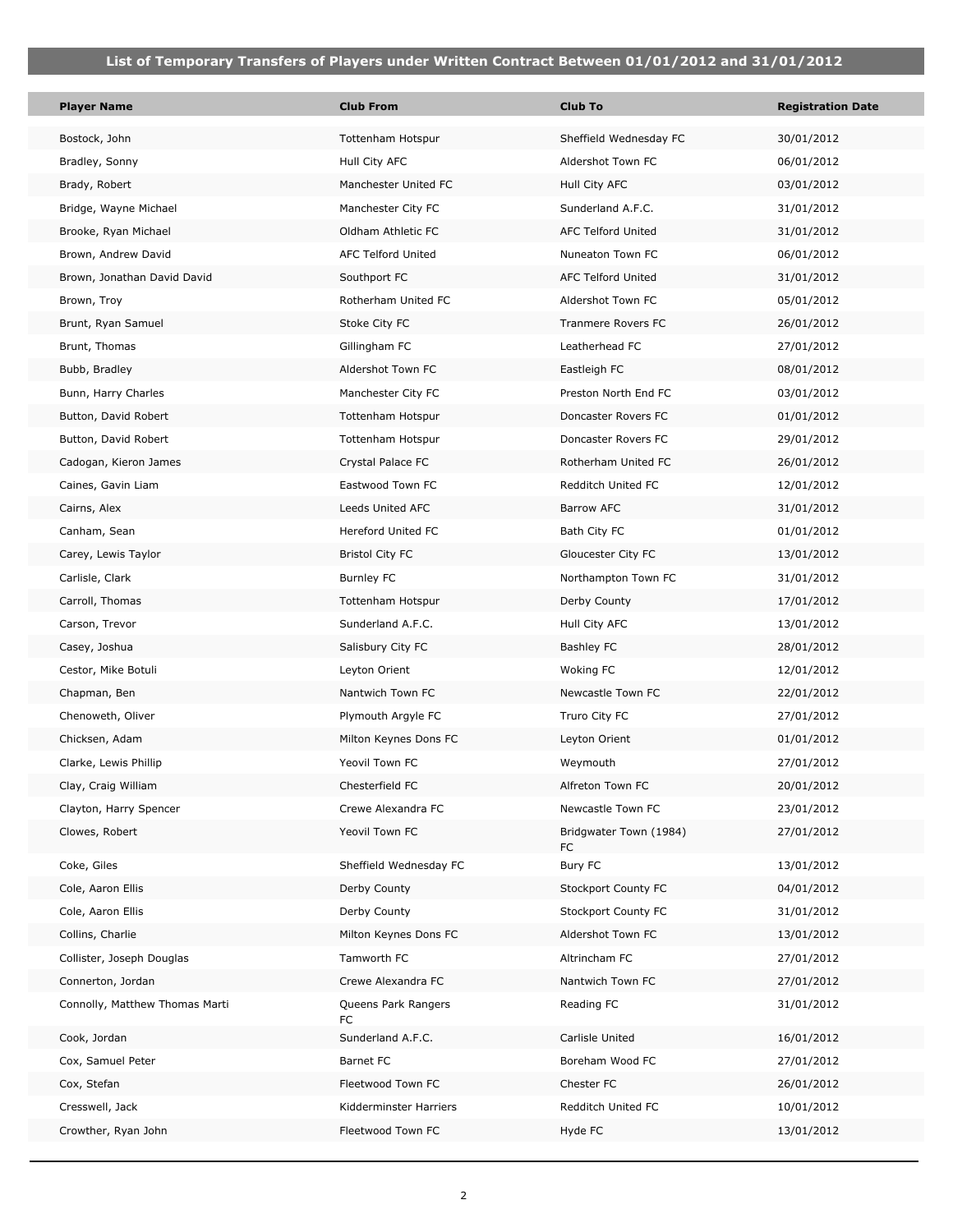p.

| <b>Player Name</b>          | <b>Club From</b>                 | <b>Club To</b>                   | <b>Registration Date</b> |
|-----------------------------|----------------------------------|----------------------------------|--------------------------|
| Cuff, Sean Alexander        | Sheffield Wednesday FC           | Cambridge United FC              | 09/01/2012               |
| Cunningham, Gregory Richard | Manchester City FC               | Nottingham Forest                | 01/01/2012               |
| Cuvelier, Florent           | Stoke City FC                    | Walsall FC                       | 27/01/2012               |
| Darikwa, Tendayi David      | Chesterfield FC                  | Hinckley United                  | 20/01/2012               |
| Darkwah, Cameron            | Stockport County FC              | FC Halifax Town                  | 13/01/2012               |
| Davies, Andrew              | Stoke City FC                    | Bradford City FC                 | 01/01/2012               |
| Davies, Kieron Orlando      | St Neots Town FC                 | Coalville Town FC                | 02/01/2012               |
| Davis, David Lowell         | Wolverhampton<br>Wanderers FC    | Chesterfield FC                  | 13/01/2012               |
| Day, Joseph                 | Peterborough United FC           | Alfreton Town FC                 | 02/01/2012               |
| Dean, Daniel                | Leatherhead FC                   | Walton & Hersham FC              | 07/01/2012               |
| Dean, Harlee James          | Southampton FC                   | Brentford                        | 05/01/2012               |
| Deards, Connor Anthony      | Walsall FC                       | Hinckley United                  | 01/01/2012               |
| Delfouneso, Nathan          | Aston Villa FC                   | Leicester City FC                | 23/01/2012               |
| Delph, Fabien               | Aston Villa FC                   | Leeds United AFC                 | 20/01/2012               |
| Dicko, Nouha                | Wigan Athletic FC                | <b>Blackpool FC</b>              | 27/01/2012               |
| Dickson, Ryan Anthony       | Southampton FC                   | Yeovil Town FC                   | 06/01/2012               |
| Doble, Ryan Alan            | Southampton FC                   | Bury FC                          | 17/01/2012               |
| Dorman, Andrew              | Crystal Palace FC                | <b>Bristol Rovers FC</b>         | 03/01/2012               |
| Dorman, Andrew              | Crystal Palace FC                | <b>Bristol Rovers FC</b>         | 29/01/2012               |
| Downes, Aaron Terry         | Chesterfield FC                  | <b>Bristol Rovers FC</b>         | 01/01/2012               |
| Downes, Aaron Terry         | Chesterfield FC                  | <b>Bristol Rovers FC</b>         | 29/01/2012               |
| Downing, Paul               | West Bromwich Albion<br>FC       | Barnet FC                        | 03/01/2012               |
| Drinkwater, Daniel Noel     | Manchester United FC             | Barnsley FC                      | 03/01/2012               |
| Driver, Callum              | West Ham United                  | Burton Albion FC                 | 04/01/2012               |
| Duff, Stuart Ian            | Hampton & Richmond<br>Borough FC | Kingstonian FC                   | 17/01/2012               |
| Duggan, Jack Richard        | Fleetwood Town FC                | Lancaster City FC                | 06/01/2012               |
| Dumbuya, Mustapha           | Doncaster Rovers FC              | Crystal Palace FC                | 05/01/2012               |
| Eastham, Ashley             | <b>Blackpool FC</b>              | Bury FC                          | 03/01/2012               |
| Ebigbeyi-Popo, Tosan        | Charlton Athletic                | Chelmsford City                  | 15/01/2012               |
| Edwards, Joseph Robert      | <b>Bristol City FC</b>           | Yeovil Town FC                   | 11/01/2012               |
| Edwards, Kieran             | Spennymoor Town FC               | Norton & Stockton<br>Ancients FC | 20/01/2012               |
| Edwards, Paul Anthony       | Fleetwood Town FC                | Mansfield Town FC                | 28/01/2012               |
| Egan, John                  | Sunderland A.F.C.                | Crystal Palace FC                | 05/01/2012               |
| Elford-Alliyu, Lateef       | West Bromwich Albion<br>FC       | Tranmere Rovers FC               | 16/01/2012               |
| Essam, Connor               | Gillingham FC                    | Dartford FC                      | 15/01/2012               |
| Euell, Jason Joseph         | Charlton Athletic                | AFC Wimbledon                    | 12/01/2012               |
| Evans, Jack                 | Gillingham FC                    | <b>Welling United</b>            | 09/01/2012               |
| Falque Silva, Yago          | Tottenham Hotspur                | Southampton FC                   | 20/01/2012               |
| Farrell, Craig Wayne        | <b>AFC Telford United</b>        | Hinckley United                  | 04/01/2012               |
| Fisher, Thomas              | Macclesfield Town                | Droylsden FC                     | 20/01/2012               |
| Flynn, Matthew Edward       | Fleetwood Town FC                | Altrincham FC                    | 11/01/2012               |
| Forster, Adam               | <b>Blyth Spartans AFC</b>        | South Shields FC                 | 06/01/2012               |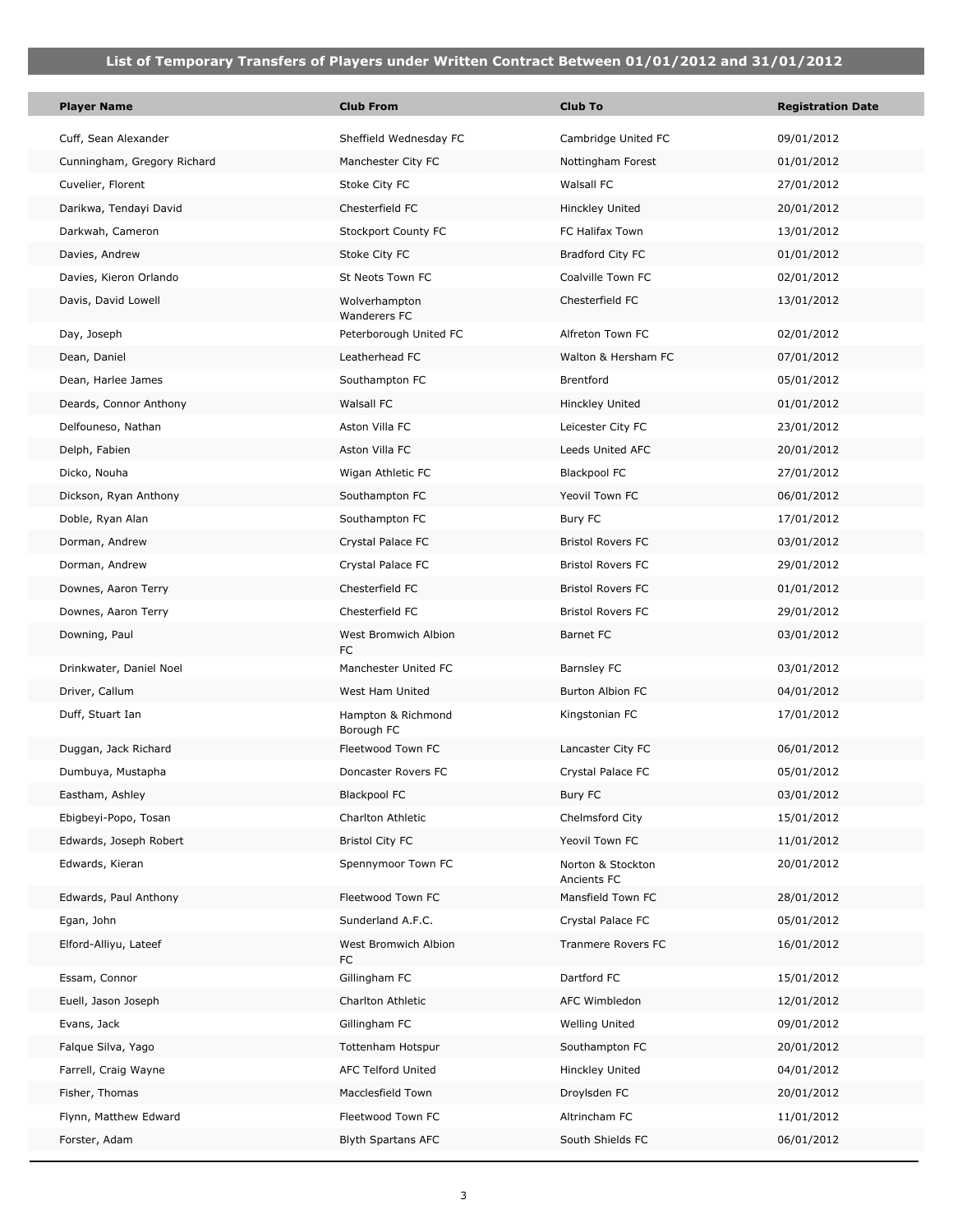| <b>Player Name</b>         | <b>Club From</b>              | <b>Club To</b>                | <b>Registration Date</b> |
|----------------------------|-------------------------------|-------------------------------|--------------------------|
| Forte, Jonathan            | Southampton FC                | Notts County FC               | 27/01/2012               |
| Freeman, Kieron            | Nottingham Forest             | Notts County FC               | 13/01/2012               |
| Frimpong, Emmanuel Yaw     | Arsenal                       | Wolverhampton<br>Wanderers FC | 01/01/2012               |
| Futcher, Benjamin Paul     | Bury FC                       | <b>AFC Telford United</b>     | 20/01/2012               |
| Garbutt, Luke              | Everton FC                    | Cheltenham Town FC            | 03/01/2012               |
| Gayle, Ian George          | Dagenham & Redbridge          | Kingstonian FC                | 15/01/2012               |
| Gilmartin, Rene            | Watford                       | Yeovil Town FC                | 04/01/2012               |
| Gough, Conor               | <b>Charlton Athletic</b>      | Eastbourne Borough            | 31/01/2012               |
| Griffiths, Scott Robert    | Peterborough United FC        | Rotherham United FC           | 10/01/2012               |
| Grocott, William John      | Tamworth FC                   | Bedworth United FC            | 20/01/2012               |
| Guedioura, Adlene          | Wolverhampton<br>Wanderers FC | Nottingham Forest             | 30/01/2012               |
| Haggerty, David            | FC Halifax Town               | Eastwood Town FC              | 02/01/2012               |
| Haines, Mark               | Chelmsford City               | Bishop's Stortford FC         | 20/01/2012               |
| Hajrovic, Sead             | Arsenal                       | <b>Barnet FC</b>              | 17/01/2012               |
| Harding, Benjamin Scott    | Wycombe Wanderers<br>FC       | Northampton Town FC           | 01/01/2012               |
| Harper, James Alan John    | Hull City AFC                 | Wycombe Wanderers<br>FC       | 24/01/2012               |
| Harrop, Max                | Bury FC                       | <b>Blyth Spartans AFC</b>     | 01/01/2012               |
| Harrop, Max                | Bury FC                       | <b>Blyth Spartans AFC</b>     | 30/01/2012               |
| Harvey, Alex-Ray           | <b>Burnley FC</b>             | Barrow AFC                    | 10/01/2012               |
| Hawes, Adrian              | Alfreton Town FC              | Altrincham FC                 | 08/01/2012               |
| Hawes, Adrian              | Alfreton Town FC              | Altrincham FC                 | 29/01/2012               |
| Hawkes, Daren              | Gillingham FC                 | Maidstone United FC           | 01/01/2012               |
| Hawkes, Daren              | Gillingham FC                 | Maidstone United FC           | 29/01/2012               |
| Hawley, Karl Leon          | Notts County FC               | Crawley Town                  | 31/01/2012               |
| Haworth, Andrew Alan David | Bury FC                       | Bradford City FC              | 13/01/2012               |
| Hector, Michael            | Reading FC                    | <b>Barnet FC</b>              | 03/01/2012               |
| Hemmings, Ashley Josiah    | Wolverhampton<br>Wanderers FC | Plymouth Argyle FC            | 12/01/2012               |
| Henderson, Liam            | York City FC                  | Forest Green Rovers FC        | 06/01/2012               |
| Herring, Ian               | Eastleigh FC                  | Chippenham Town FC            | 27/01/2012               |
| Higginbotham, Daniel John  | Stoke City FC                 | Nottingham Forest             | 31/01/2012               |
| Hone, Daniel               | Lincoln City FC               | Barrow AFC                    | 09/01/2012               |
| Hoskins, William           | Brighton & Hove Albion<br>FC  | Sheffield United FC           | 31/01/2012               |
| Hoyte, Gavin Andrew        | Arsenal                       | AFC Wimbledon                 | 26/01/2012               |
| Hubbins, Luke              | Birmingham City FC            | Tamworth FC                   | 23/01/2012               |
| Hudson, Daniel Anthony     | Bury FC                       | Mossley AFC                   | 27/01/2012               |
| Hughes, Casper             | Crewe Alexandra FC            | Chasetown FC                  | 06/01/2012               |
| Hurst, James               | West Bromwich Albion<br>FC    | Chesterfield FC               | 11/01/2012               |
| Isaac, Chez James Thomas   | Watford                       | Tamworth FC                   | 01/01/2012               |
| Isaac, Chez James Thomas   | Watford                       | Tamworth FC                   | 29/01/2012               |
| Jackson, Josef John        | <b>Burnley FC</b>             | Barrow AFC                    | 10/01/2012               |
| Jackson, Josef John        | <b>Burnley FC</b>             | Barrow AFC                    | 30/01/2012               |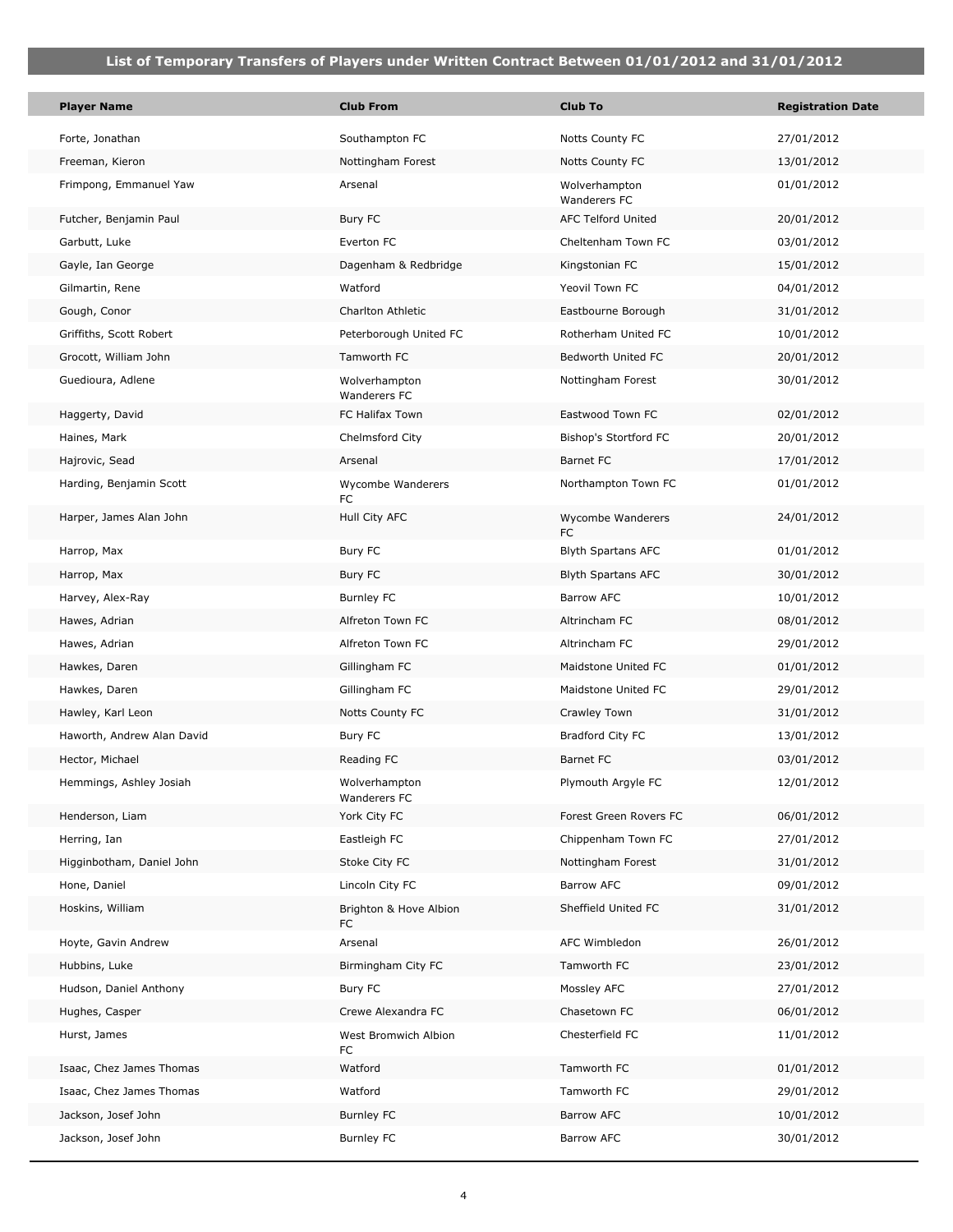| <b>Player Name</b>            | <b>Club From</b>           | Club To                       | <b>Registration Date</b> |
|-------------------------------|----------------------------|-------------------------------|--------------------------|
| Jackson, Marlon Michael       | <b>Bristol City FC</b>     | <b>AFC Telford United</b>     | 05/01/2012               |
| Jackson, Ryan                 | AFC Wimbledon              | Cambridge United FC           | 31/01/2012               |
| Jara Reyes, Gonzalo Alejandro | West Bromwich Albion<br>FC | Brighton & Hove Albion<br>FC. | 31/01/2012               |
| Jervis, Jake                  | Birmingham City FC         | Preston North End FC          | 01/01/2012               |
| Johnson, Brett                | AFC Wimbledon              | Cambridge United FC           | 26/01/2012               |
| Johnson, Paul Anthony         | Hartlepool United FC       | Workington AFC                | 01/01/2012               |
| Jones, Jake                   | Walsall FC                 | Redditch United FC            | 15/01/2012               |
| Jones, Lewis                  | Wingate & Finchley FC      | Ware FC                       | 28/01/2012               |
| Jones, Reece Nicholas         | AFC Wimbledon              | Carshalton Athletic FC        | 12/01/2012               |
| Jutkiewicz, Lukas Isaac Paul  | Coventry City FC           | Middlesbrough FC              | 13/01/2012               |
| Kacaniklic, Alexander         | Fulham                     | Watford                       | 30/01/2012               |
| Kane, Harry                   | Tottenham Hotspur          | Millwall                      | 01/01/2012               |
| Kavanagh, Thomas              | Sutton United FC           | Staines Town FC               | 06/01/2012               |
| Kay, Adam Bernard             | Stalybridge Celtic FC      | Radcliffe Borough FC          | 22/01/2012               |
| Kettings, Christopher David   | <b>Blackpool FC</b>        | Morecambe FC                  | 21/01/2012               |
| Kiernan, Brendan              | AFC Wimbledon              | <b>Braintree Town</b>         | 26/01/2012               |
| King, Joshua Christian Kojo   | Manchester United FC       | Hull City AFC                 | 13/01/2012               |
| Knight, Charles James         | Salisbury City FC          | <b>AFC Totton</b>             | 13/01/2012               |
| Knott, Billy Steven           | Sunderland A.F.C.          | AFC Wimbledon                 | 11/01/2012               |
| Kurucz, Peter                 | West Ham United            | Rochdale FC                   | 01/01/2012               |
| Kurucz, Peter                 | West Ham United            | Rochdale FC                   | 31/01/2012               |
| Laing, Louis                  | Sunderland A.F.C.          | Wycombe Wanderers<br>FC       | 16/01/2012               |
| Lambeth, Louis                | AFC Fylde                  | AFC Blackpool                 | 01/01/2012               |
| Lewis, Aiden                  | <b>AFC Totton</b>          | Gosport Borough FC            | 05/01/2012               |
| Long, Kevin                   | <b>Burnley FC</b>          | Rochdale FC                   | 27/01/2012               |
| Lorimer, David                | <b>AFC Sudbury</b>         | Whitton United FC             | 06/01/2012               |
| Losasso, Charlie Carrington   | Reading FC                 | Salisbury City FC             | 01/01/2012               |
| Lovelock, Thomas              | Leyton Orient              | Farnborough FC                | 01/01/2012               |
| Lowry, James                  | Chesterfield FC            | Crewe Alexandra FC            | 10/01/2012               |
| Lowry, Shane Thomas           | Aston Villa FC             | Millwall                      | 04/01/2012               |
| Lund, Matthew                 | Stoke City FC              | <b>Bristol Rovers FC</b>      | 30/01/2012               |
| Lynch, David                  | Burnley FC                 | Stalybridge Celtic FC         | 09/01/2012               |
| Macdonald, Alex               | <b>Burnley FC</b>          | Plymouth Argyle FC            | 31/01/2012               |
| Macdonald, Angus Lees         | Reading FC                 | Basingstoke Town FC           | 06/01/2012               |
| Macheda, Federico             | Manchester United FC       | Queens Park Rangers<br>FC     | 01/01/2012               |
| Mainwaring, Matthew           | Hull City AFC              | Stockport County FC           | 19/01/2012               |
| Mambo, Yado Massaya           | Charlton Athletic          | Ebbsfleet United FC           | 03/01/2012               |
| Mannone, Vito                 | Arsenal                    | Hull City AFC                 | 04/01/2012               |
| Marrow, Alex James            | Crystal Palace FC          | Preston North End FC          | 27/01/2012               |
| Marshall, Marcus Lewis        | Rotherham United FC        | Macclesfield Town             | 27/01/2012               |
| Marshall, Thomas              | Kidderminster Harriers     | Brackley Town FC              | 15/01/2012               |
| Martin, Christopher           | Norwich City F.C.          | Crystal Palace FC             | 05/01/2012               |
| Martin, Christopher           | Norwich City F.C.          | Crystal Palace FC             | 31/01/2012               |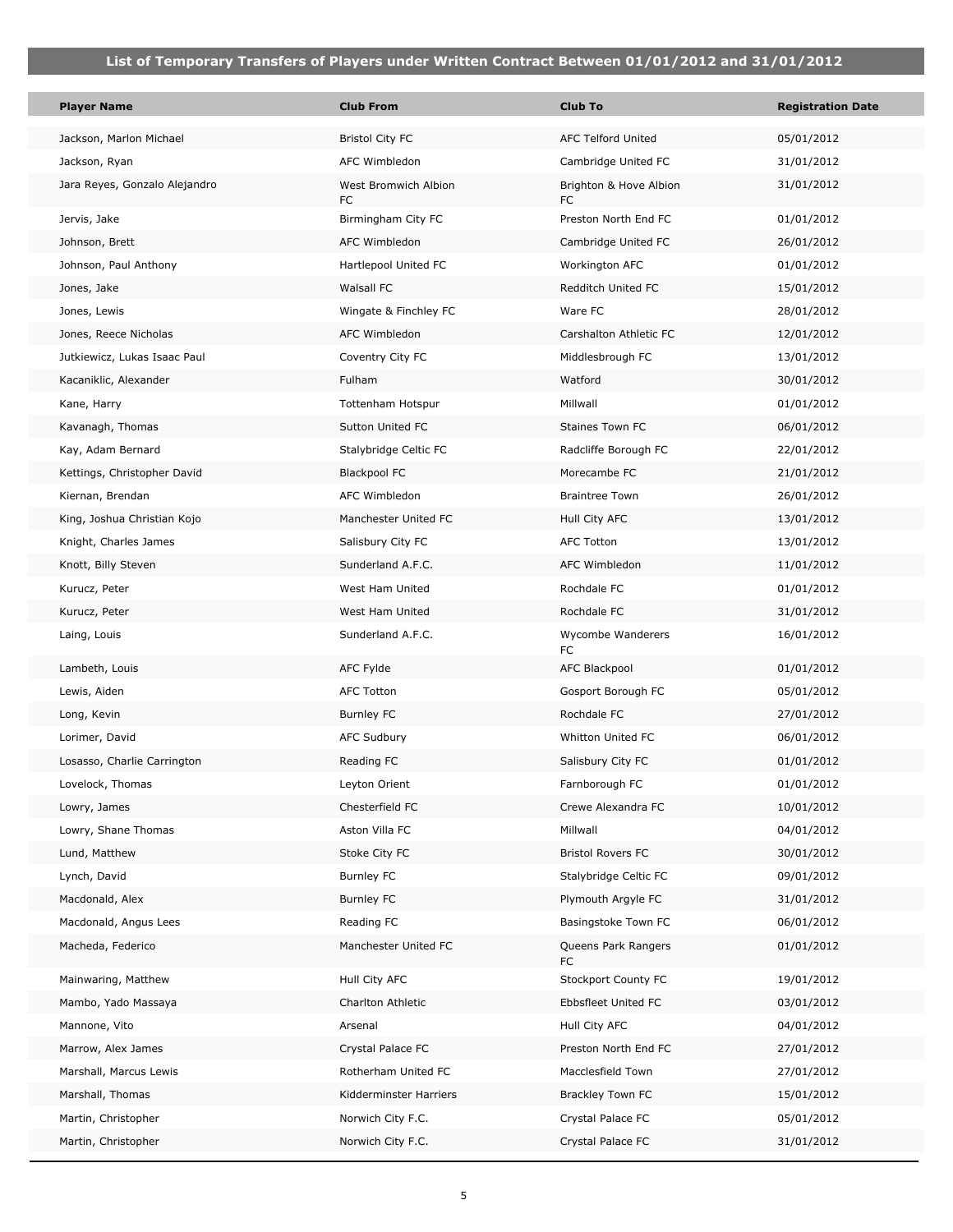| <b>Player Name</b>              | <b>Club From</b>            | <b>Club To</b>                | <b>Registration Date</b> |
|---------------------------------|-----------------------------|-------------------------------|--------------------------|
| Mason, Ryan                     | Tottenham Hotspur           | Millwall                      | 01/01/2012               |
| Massey, Gavin Alexander         | Watford                     | Colchester United             | 19/01/2012               |
| Mattock, Joe                    | West Bromwich Albion<br>FC  | Brighton & Hove Albion<br>FC  | 31/01/2012               |
| Mcallister, David               | Sheffield United FC         | Shrewsbury Town FC            | 12/01/2012               |
| Mcallister, James               | <b>Bristol City FC</b>      | Preston North End FC          | 20/01/2012               |
| Mccallum, Paul                  | West Ham United             | Rochdale FC                   | 31/01/2012               |
| Mccarthy, Alex Simon            | Reading FC                  | Ipswich Town                  | 10/01/2012               |
| Mccarthy, Luke                  | Bury FC                     | Grimsby Town FC               | 03/01/2012               |
| Mcquilkin, James Robert Leonard | <b>Hereford United FC</b>   | Kidderminster Harriers        | 13/01/2012               |
| Mcquoid, Joshua                 | Millwall                    | <b>Burnley FC</b>             | 20/01/2012               |
| Mcshane, Paul David             | Hull City AFC               | Crystal Palace FC             | 12/01/2012               |
| Mcshane, Paul David             | Hull City AFC               | Crystal Palace FC             | 31/01/2012               |
| Medley, Luke                    | Kidderminster Harriers      | Woking FC                     | 10/01/2012               |
| Merriman, Jordan Matthew Andrew | Farnborough FC              | Chertsey Town FC              | 20/01/2012               |
| Mills, Daniel Paul              | Peterborough United FC      | Kettering Town FC             | 13/01/2012               |
| Mingoia, Pietro                 | Watford                     | <b>Brentford</b>              | 05/01/2012               |
| Mirfin, David                   | Watford                     | Scunthorpe United FC          | 31/01/2012               |
| Miyaichi, Ryo                   | Arsenal                     | <b>Bolton Wanderers FC</b>    | 30/01/2012               |
| Moncur, George                  | West Ham United             | AFC Wimbledon                 | 09/01/2012               |
| Montano, Cristian Alexis        | West Ham United             | Dagenham & Redbridge          | 15/01/2012               |
| Morrison, Sean Joseph           | Reading FC                  | Huddersfield Town FC          | 24/01/2012               |
| Moult, Louis Elliot             | Stoke City FC               | Alfreton Town FC              | 12/01/2012               |
| Muggeridge, Henry               | <b>Bristol City FC</b>      | Clevedon Town FC              | 20/01/2012               |
| Mukendie, Vinnie                | Macclesfield Town           | Southport FC                  | 19/01/2012               |
| Mulholland, Gerald              | Sutton Coldfield Town<br>FC | Kidsgrove Athletic FC         | 20/01/2012               |
| Mulley, James Anthony           | AFC Wimbledon               | Hayes & Yeading United<br>FC. | 31/01/2012               |
| Mulready, Sam                   | Gainsborough Trinity FC     | Brigg Town FC                 | 19/01/2012               |
| Murphy, Rhys Philip Elliott     | Arsenal                     | Preston North End FC          | 30/01/2012               |
| Murray, Ronan                   | Ipswich Town                | Swindon Town FC               | 20/01/2012               |
| Murtagh, Keiran Zac             | Cambridge United FC         | Woking FC                     | 01/01/2012               |
| Mustoe, Jordan David            | Wigan Athletic FC           | Barnet FC                     | 30/01/2012               |
| Nichols, Thomas Andrew          | Exeter City FC              | Dorchester Town               | 06/01/2012               |
| Nimely-Tchuimeni, Alex          | Manchester City FC          | Coventry City FC              | 12/01/2012               |
| Nisevic, Edward Milos           | Nuneaton Town FC            | Brackley Town FC              | 20/01/2012               |
| Noble, Ryan Andrew              | Sunderland A.F.C.           | Derby County                  | 17/01/2012               |
| Norwood, Oliver James           | Manchester United FC        | Coventry City FC              | 31/01/2012               |
| Nsiala, Toto Aristote           | Everton FC                  | Accrington Stanley FC         | 05/01/2012               |
| Obika, Jonathon                 | Tottenham Hotspur           | Yeovil Town FC                | 09/01/2012               |
| Obita, Jordan John              | Reading FC                  | Barnet FC                     | 27/01/2012               |
| O'Brien, Aiden                  | Millwall                    | Staines Town FC               | 01/01/2012               |
| Odubajo, Moses                  | Leyton Orient               | Sutton United FC              | 13/01/2012               |
| Ordish, Michael                 | Southport FC                | Marine FC                     | 19/01/2012               |
| Orilonishe, Fola                | Sutton United FC            | Kingstonian FC                | 02/01/2012               |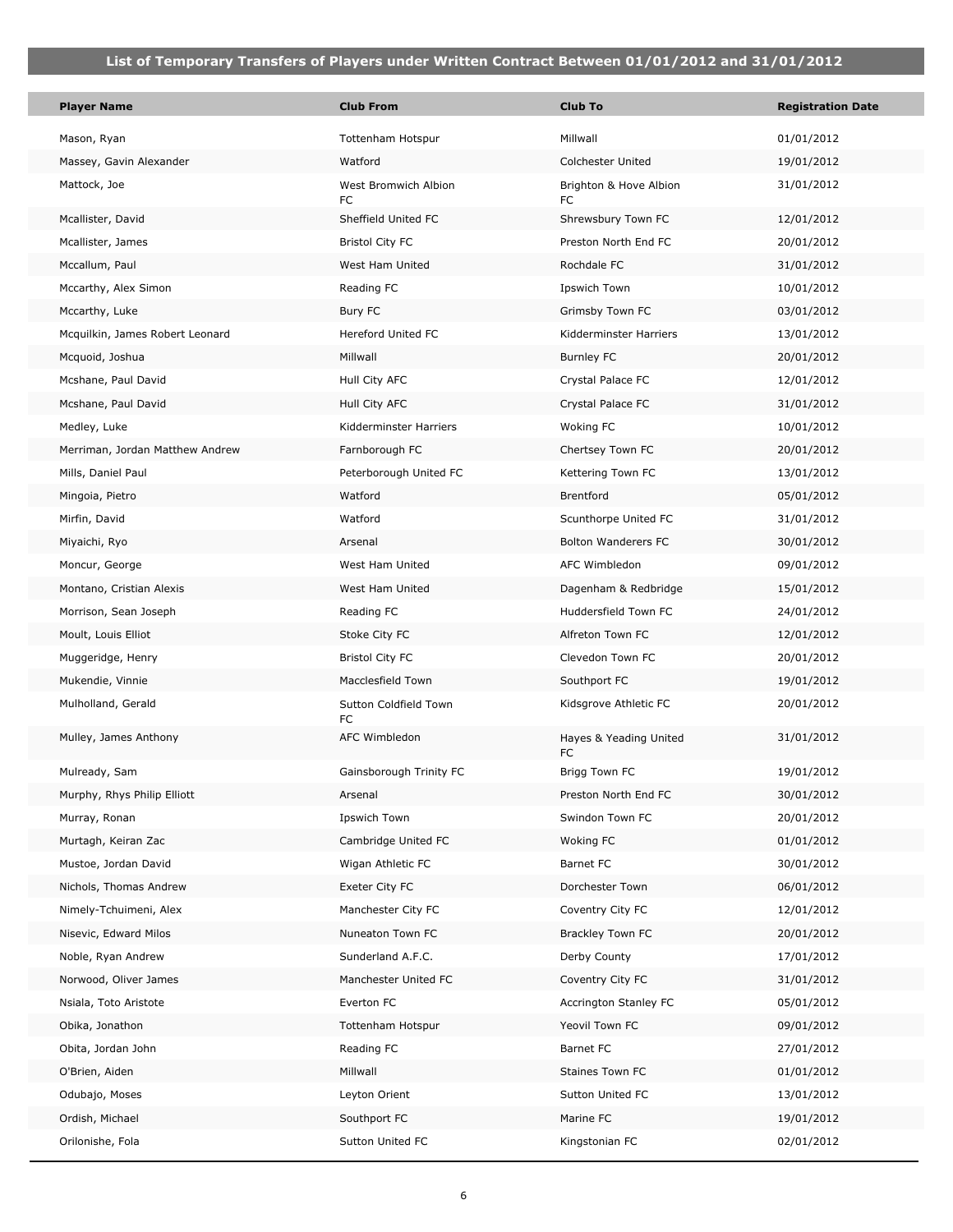| <b>Player Name</b>            | <b>Club From</b>              | <b>Club To</b>               | <b>Registration Date</b> |
|-------------------------------|-------------------------------|------------------------------|--------------------------|
| Ormerod, Brett Ryan           | <b>Blackpool FC</b>           | Rochdale FC                  | 03/01/2012               |
| Osborn, Alexander Stephen     | Dagenham & Redbridge          | Chelmsford City              | 27/01/2012               |
| Paczkowski, Ryan Jozef        | Gainsborough Trinity FC       | Brigg Town FC                | 03/01/2012               |
| Palmer, Ashley John           | Scunthorpe United FC          | Southport FC                 | 27/01/2012               |
| Parker, Ben Brian Colin       | Leeds United AFC              | Carlisle United              | 26/01/2012               |
| Parkes, Jordan                | <b>Barnet FC</b>              | Farnborough FC               | 20/01/2012               |
| Parrett, Dean Gary            | Tottenham Hotspur             | Yeovil Town FC               | 13/01/2012               |
| Parsons, Alexander Antony     | AFC Bournemouth               | <b>Bashley FC</b>            | 18/01/2012               |
| Paterson, Matthew             | Southend United               | Forest Green Rovers FC       | 04/01/2012               |
| Payne, Joshua                 | Oxford United FC              | Aldershot Town FC            | 12/01/2012               |
| Payne, Joshua                 | Oxford United FC              | Aldershot Town FC            | 27/01/2012               |
| Pearson, Gregory              | Burton Albion FC              | Crewe Alexandra FC           | 13/01/2012               |
| Peniket, Richard              | Fulham                        | <b>Hereford United FC</b>    | 04/01/2012               |
| Pentney, Carl                 | Colchester United             | Hayes & Yeading United<br>FC | 20/01/2012               |
| Perry, Kyle                   | Lincoln City FC               | <b>AFC Telford United</b>    | 06/01/2012               |
| Phelan, Scott Richard         | Kidderminster Harriers        | Vauxhall Motors FC           | 22/01/2012               |
| Pickford, Jordan              | Sunderland A.F.C.             | Darlington FC                | 20/01/2012               |
| Pienaar, Steven               | Tottenham Hotspur             | Everton FC                   | 31/01/2012               |
| Pinney, Nathaniel Barrington  | Crystal Palace FC             | Ebbsfleet United FC          | 09/01/2012               |
| Poke, Michael Harold          | Brighton & Hove Albion<br>FC  | <b>Bristol Rovers FC</b>     | 01/01/2012               |
| Poke, Michael Harold          | Brighton & Hove Albion<br>FC. | <b>Bristol Rovers FC</b>     | 29/01/2012               |
| Pope, Nicholas                | Charlton Athletic             | <b>Welling United</b>        | 12/01/2012               |
| Proctor, Andrew John          | Accrington Stanley FC         | Preston North End FC         | 20/01/2012               |
| Quinn, Daniel                 | <b>Hednesford Town FC</b>     | Chasetown FC                 | 27/01/2012               |
| Rachubka, Paul Stephen        | Leeds United AFC              | Tranmere Rovers FC           | 03/01/2012               |
| Ray, George Edward            | Crewe Alexandra FC            | Leek Town FC                 | 10/01/2012               |
| Reckord, Jamie                | Wolverhampton<br>Wanderers FC | Scunthorpe United FC         | 30/01/2012               |
| Redshaw, Jack                 | Morecambe FC                  | Altrincham FC                | 27/01/2012               |
| Reece, Charlie                | <b>Bristol Rovers FC</b>      | Tamworth FC                  | 30/01/2012               |
| Rendell, Scott                | Wycombe Wanderers<br>FC       | Oxford United FC             | 31/01/2012               |
| Reynolds, Duran               | Dagenham & Redbridge          | Metropolitan Police FC       | 02/01/2012               |
| Ribeiro, Christian Michael    | <b>Bristol City FC</b>        | Scunthorpe United FC         | 13/01/2012               |
| Richardson, Thomas Edward     | Lincoln City FC               | <b>Blyth Spartans AFC</b>    | 13/01/2012               |
| Ridehalgh, Liam               | Huddersfield Town FC          | Chesterfield FC              | 05/01/2012               |
| Rowe, Daniel Lucas            | Fleetwood Town FC             | Stockport County FC          | 07/01/2012               |
| Russell, Darel Francis Roy G. | Preston North End FC          | Charlton Athletic            | 04/01/2012               |
| Sampson, Jack                 | <b>Bolton Wanderers FC</b>    | Southend United              | 11/01/2012               |
| Saville, Jack William         | Southampton FC                | <b>Barnet FC</b>             | 08/01/2012               |
| Sawyers, Romaine              | West Bromwich Albion<br>FC    | Shrewsbury Town FC           | 27/01/2012               |
| Scapuzzi, Luca                | Manchester City FC            | Oldham Athletic FC           | 03/01/2012               |
| Senior, Christopher Marc      | Alfreton Town FC              | Guiseley AFC                 | 03/01/2012               |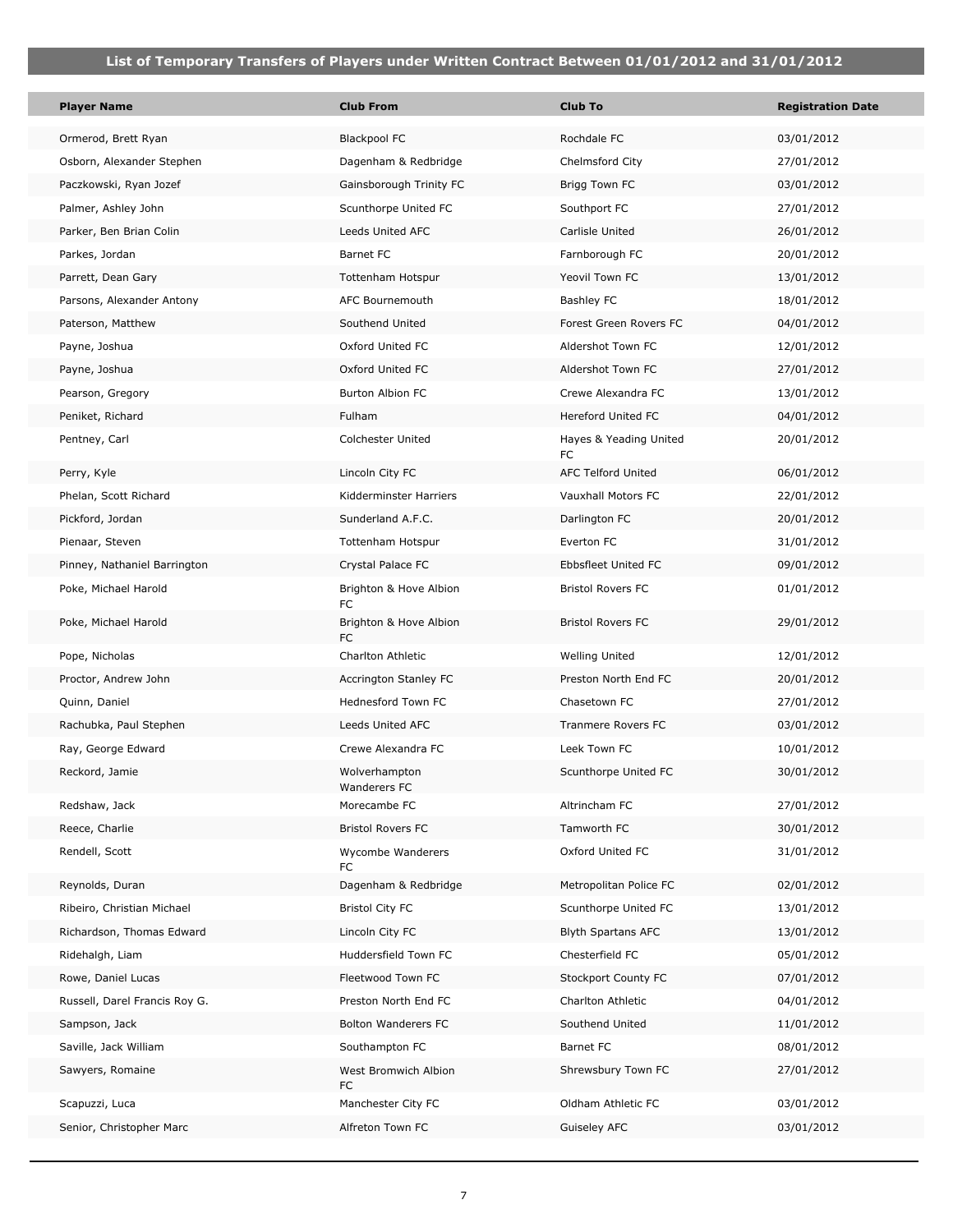**T** 

| <b>Player Name</b>              | <b>Club From</b>              | <b>Club To</b>                   | <b>Registration Date</b> |
|---------------------------------|-------------------------------|----------------------------------|--------------------------|
| Shariff, Abdallah Mohamed       | Queens Park Rangers<br>FC     | Woking FC                        | 27/01/2012               |
| Shephard, Christopher           | Exeter City FC                | Bath City FC                     | 31/01/2012               |
| Sheridan, Samuel Patrick        | Stockport County FC           | Southport FC                     | 27/01/2012               |
| Simpson, Robert                 | Huddersfield Town FC          | Oldham Athletic FC               | 02/01/2012               |
| Smalley, Deane Alfie Michael    | Oxford United FC              | Bradford City FC                 | 18/01/2012               |
| Smith, Adam                     | Tottenham Hotspur             | Leeds United AFC                 | 31/01/2012               |
| Smith, Adam Clifford            | Leicester City FC             | Lincoln City FC                  | 05/01/2012               |
| Smith, Alan                     | Newcastle United FC           | Milton Keynes Dons FC            | 27/01/2012               |
| Smith, Ben Peter                | Crawley Town                  | Aldershot Town FC                | 31/01/2012               |
| Smith, Korey                    | Norwich City F.C.             | Barnsley FC                      | 25/01/2012               |
| Smith, Michael John             | Charlton Athletic             | Accrington Stanley FC            | 17/01/2012               |
| Smith, Tommy Ben                | Salisbury City FC             | Chippenham Town FC               | 14/01/2012               |
| Sogbanmu, Ola                   | Woking FC                     | Farnborough FC                   | 06/01/2012               |
| Sole, Guiseppe                  | Woking FC                     | Basingstoke Town FC              | 27/01/2012               |
| Spencer, James                  | Huddersfield Town FC          | Cheltenham Town FC               | 03/01/2012               |
| Stephenson, Darren Coil Anthony | Bradford City FC              | Stocksbridge Park<br>Steels FC   | 27/01/2012               |
| Stephenson, Paul                | Spennymoor Town FC            | Norton & Stockton<br>Ancients FC | 18/01/2012               |
| Stewart, Damion Delano          | <b>Bristol City FC</b>        | Notts County FC                  | 05/01/2012               |
| Stock, Russell John             | Lowestoft Town                | Kirkley & Pakefield FC           | 12/01/2012               |
| Symes, Michael                  | AFC Bournemouth               | Rochdale FC                      | 31/01/2012               |
| Tavernier, James                | Newcastle United FC           | Milton Keynes Dons FC            | 31/01/2012               |
| Taylor, Charles James           | Leeds United AFC              | Bradford City FC                 | 01/01/2012               |
| Taylor, Jake William Trevor     | Reading FC                    | Exeter City FC                   | 01/01/2012               |
| Taylor, Jake William Trevor     | Reading FC                    | Exeter City FC                   | 31/01/2012               |
| Taylor, James                   | Gosport Borough FC            | Fleet Town FC                    | 15/01/2012               |
| Taylor, Rhys                    | Chelsea                       | Rotherham United FC              | 01/01/2012               |
| Taylor, Rhys                    | Chelsea                       | Rotherham United FC              | 29/01/2012               |
| Taylor, Rico Marcelle Nelson    | Tamworth FC                   | Heather St Johns FC              | 27/01/2012               |
| Thomas, Daniel                  | AFC Bournemouth               | <b>AFC Totton</b>                | 06/01/2012               |
| Thompson, Daniel                | Portsmouth FC                 | Havant & Waterlooville<br>FC     | 06/01/2012               |
| Thompson-Brown, Robert          | Kidderminster Harriers        | Solihull Moors FC                | 06/01/2012               |
| Ting, Daniel Sang               | Crewe Alexandra FC            | Market Drayton Town<br>FC        | 06/01/2012               |
| Tomlin, Gavin Glenrick          | Dagenham & Redbridge          | Gillingham FC                    | 13/01/2012               |
| Tonge, Michael William          | Stoke City FC                 | Barnsley FC                      | 25/01/2012               |
| Tonne, Erik                     | Sheffield United FC           | York City FC                     | 31/01/2012               |
| Townsend, Andros                | Tottenham Hotspur             | Leeds United AFC                 | 01/01/2012               |
| Tsoumou, Juvhel Fred            | Preston North End FC          | Plymouth Argyle FC               | 31/01/2012               |
| Tunnicliffe, Ryan               | Manchester United FC          | Peterborough United FC           | 03/01/2012               |
| Turnbull, Paul                  | Northampton Town FC           | <b>Stockport County FC</b>       | 23/01/2012               |
| Ugwu, Chigozie Eze              | Reading FC                    | Ebbsfleet United FC              | 31/01/2012               |
| Vokes, Samuel Michael           | Wolverhampton<br>Wanderers FC | Brighton & Hove Albion<br>FC     | 30/01/2012               |